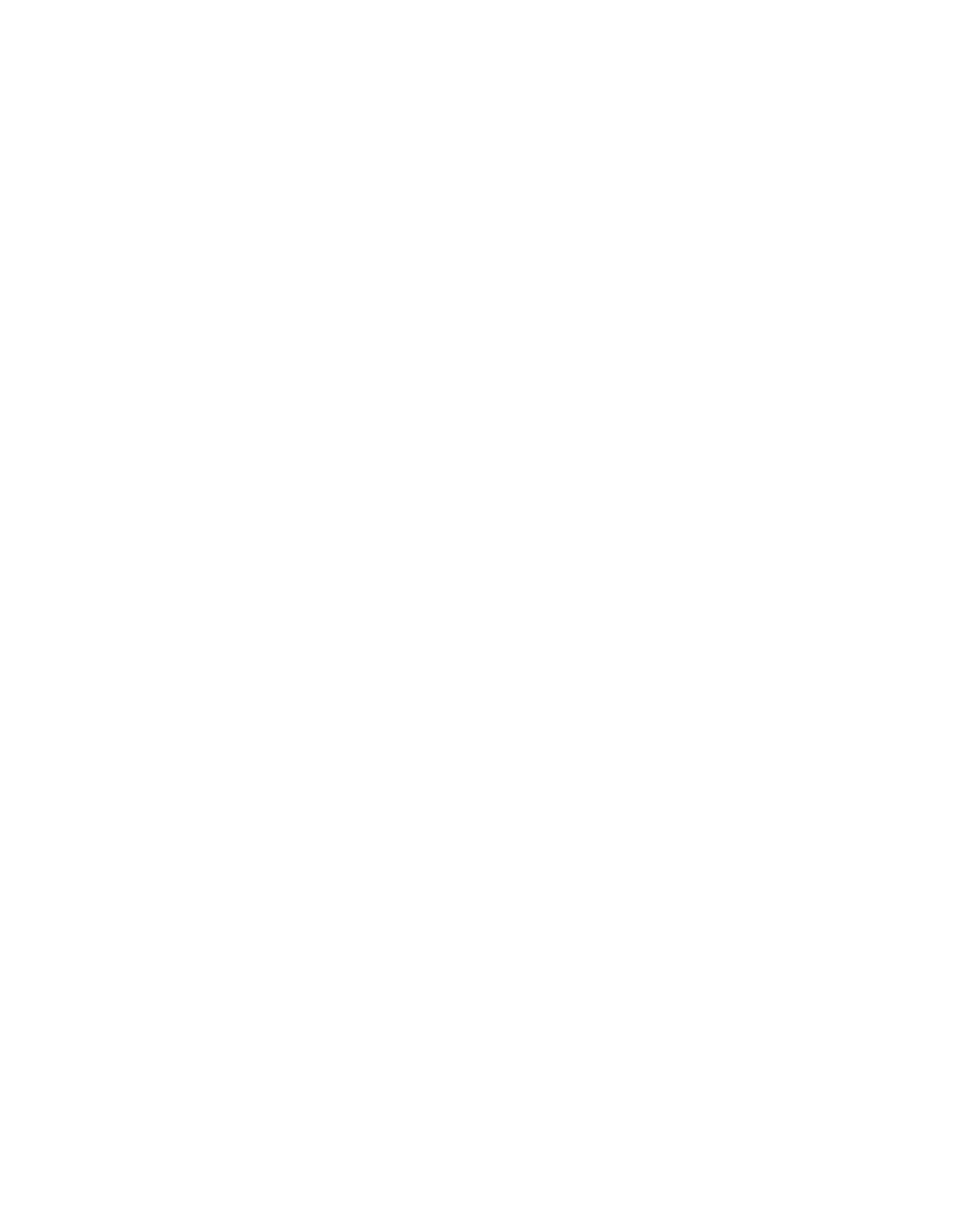## **"FOUR REASONS** *for* **DEFENDING THE KING JAMES BIBLE"**

**By Rev. D. A. Waite, Th.D., Ph.D., Director THE BIBLE FOR TODAY 900 Park Avenue, Collingswood, NJ 08108 (Phone: 609-854-4452)**

### **B.F.T. #2423**

*[NOTE: This review is taken from a message delivered on Wednesday, July 21, 1993, at the 15th Annual Meeting of the DEAN BURGON SOCIETY, given at the Berean Baptist Church, Greenwood, Indiana. It is a brief summary of the author's book entitled DEFENDING THE KING JAMES BIBLE. Throughout this presentation, the book has been abbreviated as "DKJB." For those who want a more in-depth discussion of the various subjects referred to, the page numbers in the book are given. The book (B.F.T. #1594-P) is available from THE BIBLE FOR TODAY (900 Park Avenue, Collingswood, NJ 08108), THE DEAN BURGON SOCIETY (Box 354, Collingswood, NJ 08108) or from your local bookstore for a GIFT of \$12.00.]*

#### $\sqrt{2}$

## **BACKGROUND OBSERVATIONS**

This booklet is a quick review of the book, *DEFENDING THE KING JAMES BIBLE--A Four-fold Superiority--Texts, Translators, Technique, and Theology*. It is now in its second printing. The review will consider **"FOUR REASONS FOR DEFENDING THE KING JAMES BIBLE."**

#### **A. ORGANIZATION OF THE THEME.**

**BIBLE PRESERVATION** and some other introductory matters will begin the review. Then it will focus on four reasons for defending the KING JAMES BIBLE, namely, its:

- **(1) SUPERIOR TEXTS (HEBREW AND GREEK);**
- **(2) SUPERIOR TRANSLATORS;**
- **(3) SUPERIOR TECHNIQUE; and**
- **(4) SUPERIOR THEOLOGY.**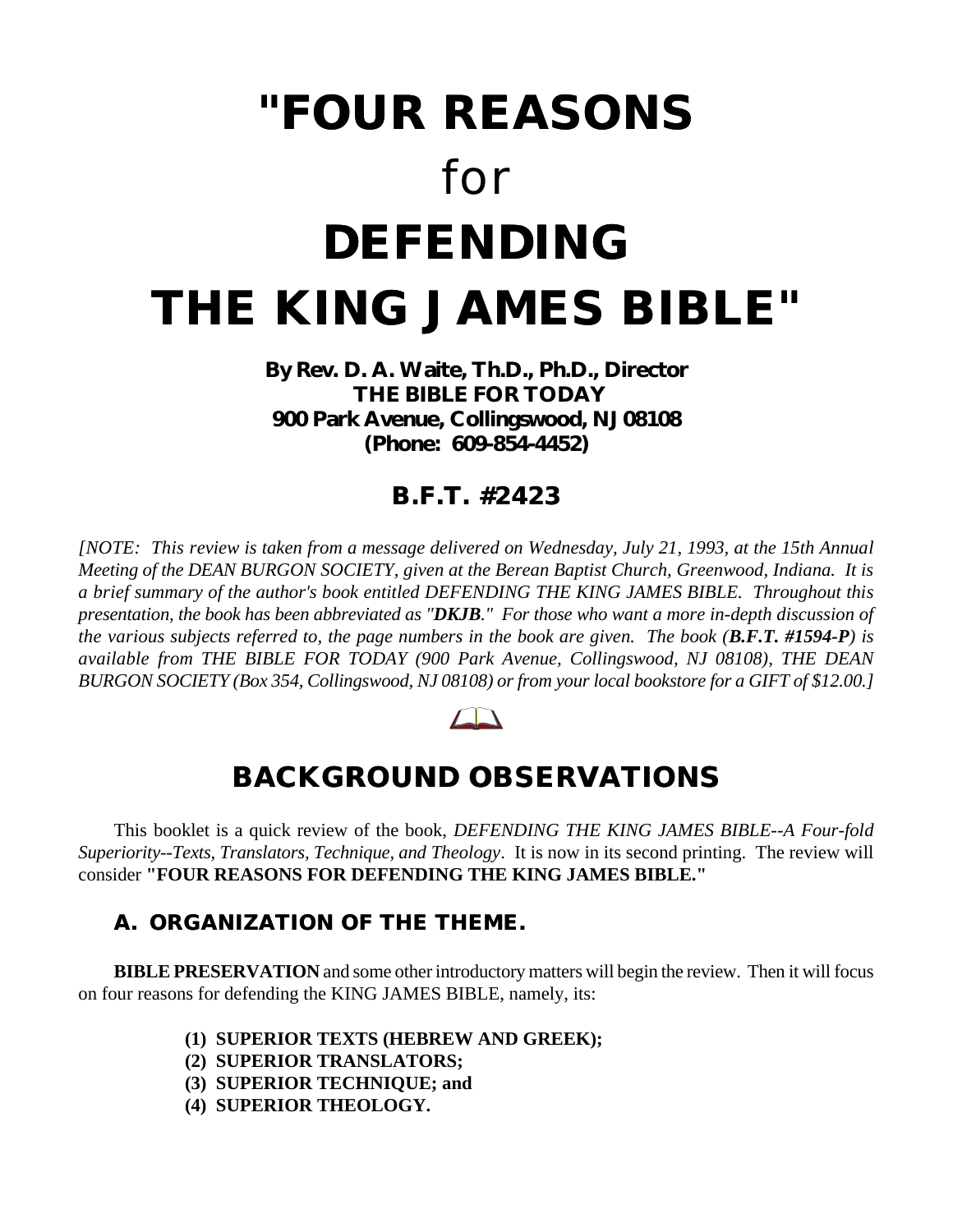#### **B. BIBLE PRESERVATION [***DKJB***, pp. 6-19].**

The Lord Jesus Christ said: *"Heaven and earth shall pass away, . . ." (Matthew 24:35a)* Most people don't believe this these days. They cannot bring themselves to believe that "**heaven and earth shall pass away**." They view "**heaven and earth**" as something that is permanent. We call the earth *terra firma*, the "firm earth." We take it for granted, but the Lord Jesus Christ, the Creator of both the heaven and the earth, said they will pass away.

In the next part of the verse, He said: *". . . but My Words shall not pass away." (Matthew 24:35b)* I believe that these words, spoken by the Lord Jesus Christ Himself, are the cause of a problem many people have today. Why do I say that? Because the Lord Jesus brought up the subject of **BIBLE PRESERVA-TION**. Many do not wish to accept this doctrine. This truth doesn't cause a problem for the DEAN BURGON SOCIETY because it believes God has preserved His Words both in the Hebrew Old Testament text and in the Greek New Testament text. But the people that deny the **PRESERVATION** of God's Words have a problem. They wonder where the Words of God are. They don't believe God's Words have been **PRESERVED**.

The Bible teaches **BIBLE PRESERVATION** very clearly. There are many verses that teach this Bible doctrine. Here are two:

*(Psalms 12:6) "The Words of the Lord {are} pure words: {as} silver tried in a furnace of earth, purified seven times." (Psalms 12:7) "Thou shalt keep Them, O Lord, thou shalt preserve Them from this generation for ever."*

God Himself **"shall keep Them"** and **"preserve Them."** This refers to His **WORDS!** That's the meaning of these verses. Our Lord is the One Who is going to **"keep Them"** and **"preserve Them from this generation for ever."** So, God has caused a problem for modern men and women. Because many don't believe that the words of Moses, the words of David, the words of Paul, the words of James, the words of John, and the words of all of the other Bible writers have been preserved right down to the very present in the Hebrew/Aramaic and Greek texts. The fact of the matter is that God's Words have been **PRESERVED** because God keeps His promises. He has not faulted on one of them. He has never gone back on His Word!

Someone might ask, "How long can God `**keep**' and `**preserve**' His Words? He certainly couldn't `**keep Them**' until the 20th or 21st century, could He? He couldn't `**keep Them**' until today, and beyond, could He?" I believe that He not only CAN do this, but that He HAS DONE this! I have a Bible verse for that type of questioner:

*(Psalms 105:8) "He hath remembered His covenant for ever, the Word {which} He commanded to a thousand generations."*

"**He hath commanded His covenant**," that's the Word He promised to "**keep**" and "**preserve**" "**for ever**." It is the Word "**He commanded to a thousand generations**." If a generation is twenty years, what would "**a thousand generations**" be equal to? This means God would PRESERVE His Words for 20,000 years. If a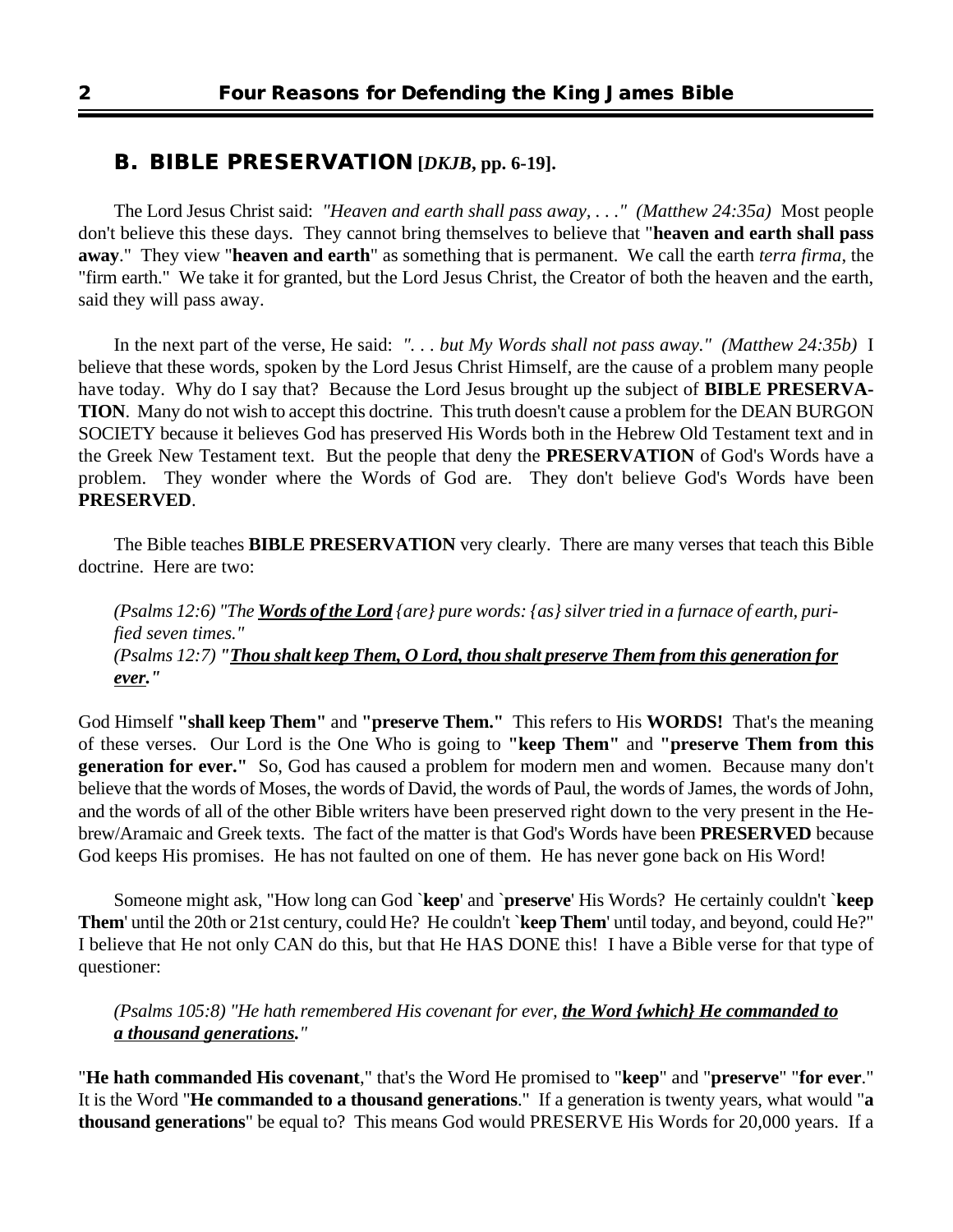generation is thirty years, this would mean God would PRESERVE His Words for 30,000 years. Do you think mankind will be around on this old earth that long? He's not finished PRESERVING His Words. This refers specifically to the Hebrew Words of the Old Testament, and the Greek Words of the New Testament. The **DEAN BURGON SOCIETY (DBS)** has as its motto and goal: "IN DEFENSE OF TRADITIONAL BIBLE TEXTS." It believes that the texts that God has Providentially PRESERVED are the Hebrew and Greek texts that underlie the KING JAMES BIBLE. These Hebrew and Greek texts are available (either from THE BIBLE FOR TODAY or THE DEAN BURGON SOCIETY) in printed book form TODAY! The **DBS** believes that God has PRESERVED them right down to the present. God's PRESERVATION of His Words is the very thing many people today are doubting. The Society also believes that because of its **superior** texts, translators, technique, and theology, the KING JAMES BIBLE is the place where God has preserved (small "p") in English those Words in Hebrew and Greek that He has Preserved (capital "P") according to His promises. The **DBS** "ARTICLES OF FAITH" state:

#### **"We believe that all the verses in the KING JAMES VERSION belong in the Old and the New Testaments because they represent words we believe were in the original Texts." [Dean Burgon Society's "ARTICLES OF FAITH," p. 3]**

I believe that the KING JAMES BIBLE is the only repository currently published in the English language today where every one of God's Preserved Hebrew and Greek Words have been accurately translated and by this means preserved in English. The KING JAMES BIBLE translators, with young Samuel of old, "**did let none of His Words fall to the ground.**" They translated every one of them into English, and they did so accurately! *(1 Samuel 3:19) "And Samuel grew, and the Lord was with him, and did let none of his words fall to the ground*." In this manner, God has preserved all of His Words in translated form for the benefit of the English speaking world. This is why I believe I can speak of the KING JAMES BIBLE as being "God's Word kept intact in English."

There is a poem on page v of our book, *DEFENDING THE KING JAMES BIBLE*, written by my wife's mother. She dedicated it to the DEAN BURGON SOCIETY. Let me quote it for you:



#### **"THE BIBLE"**

**"Majestic, eternal, immutable BOOK, Inspired, inerrant, complete. The Light of my path as I walk on life's way, The Guide and the Lamp to my feet.**

**Its writings are holy and verbally true, The unalterable Statute of Light, For profit, for doctrine, for correction, reproof, Infallible Guide to the right.**

**My Treasure, my Comfort, my Help, and my Stay, Incomparable Measure and Rod, Each page is replete with its textual proof, The Bible, the exact WORD OF GOD!**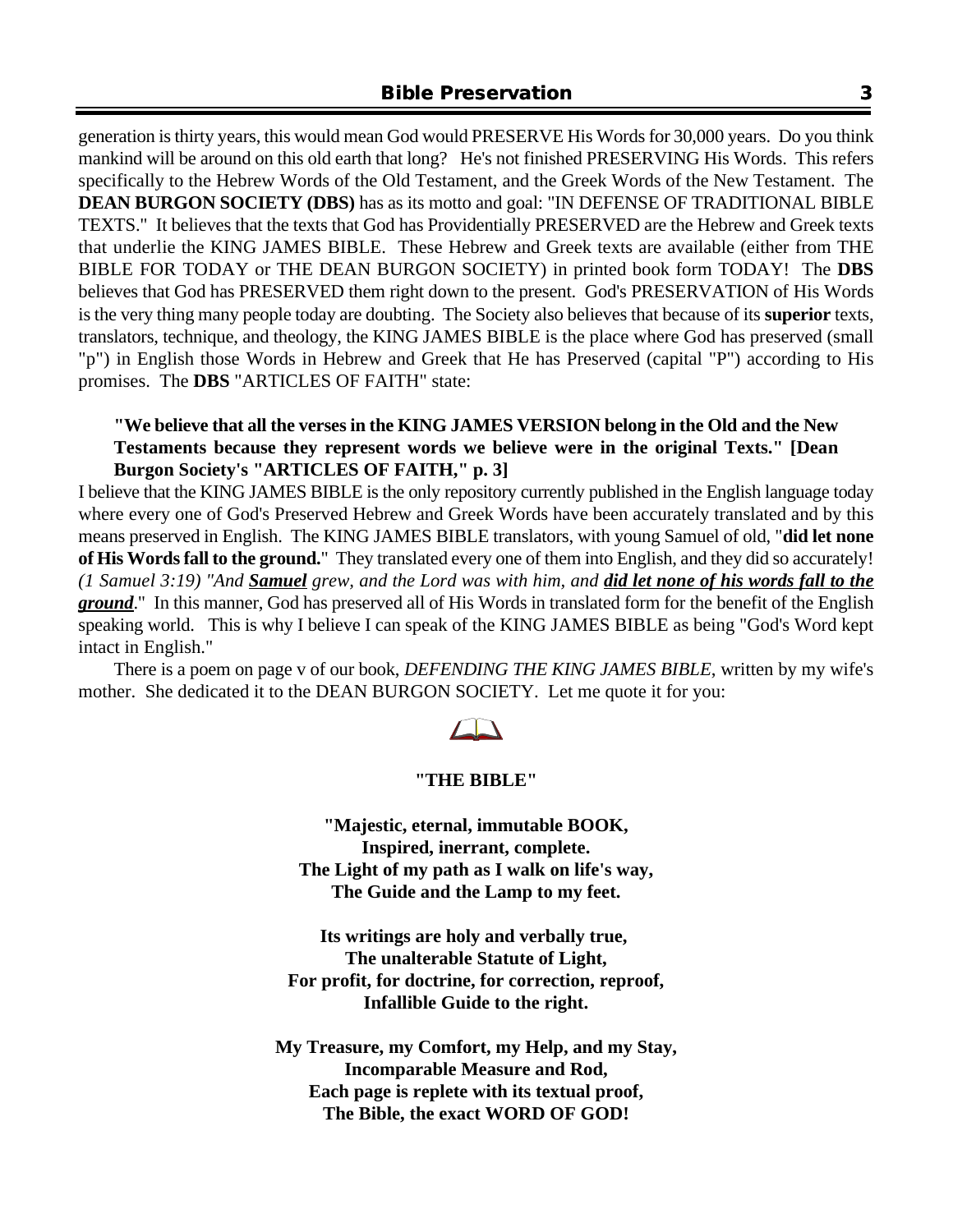**By Gertrude Grace Sanborn September, 1979,**

| For Genesis 1       | Readability = $8.13$  | 8th Grade  |
|---------------------|-----------------------|------------|
| For Exodus 1        | Readability = $7.94$  | 8th Grade  |
| For Romans 1        | Readability = $9.74$  | 10th Grade |
| For Romans $3:1-23$ | Readability = $5.63$  | 6th Grade  |
| For Romans 8        | Readability = $7.73$  | 8th Grade  |
| For Jude 1          | Readability = $10.11$ | 10th Grade |

#### **C. READABILITY AND THE KING JAMES BIBLE [***DKJB***, p. 50].**

Many people say, "The KING JAMES BIBLE is too hard for people to read, they can't understand it." Well, if you consult the readability index called "Right Writer" (a computer program) that is absolutely neutral on this subject, you will find readabilities for the portions of the KING JAMES BIBLE examined as follows: From this chart you can see that the KING JAMES BIBLE is NOT too difficult to understand--provided that you can read at a 6th to 10th grade level.

Our son, Mr. D. A. Waite, Jr. (M.A., M.L.A.), has written a study he calls *"SIX BIBLE VERSIONS COMPARED ON READABILITY--A Comparison of the KJB, NKJV, ASV, RSV, NRSV, and NIV."* It is available from The BIBLE FOR TODAY (**BFT #2362.**) He took the first chapter of every book in the Bible, from Genesis through Revelation. He compared the six versions of the Bible mentioned above. In this sampling, the KING JAMES BIBLE, over all, has a "Flesch Grade Level" of from 6.1 to 8.6. The *NEW INTERNATIONAL VERSION* on the other hand, has a "Flesch Grade Level" of from 6.1 to 11.0!! The NIV is not only less accurate by far, but also less readable than the KING JAMES BIBLE!! He is continuing to work on this comparative study, getting the exact readability for the entire Bible in each of these six versions. From this evidence, we see that it's not too hard to understand the KING JAMES BIBLE.

#### **D. DO WE NEED MORE "TRANSLATIONS" OF THE BIBLE? [***DKJB***, pp. 202-220]**

It can be asked: "Do we really need more `translations' of the Bible? Are these new versions really necessary?"

**1. Complete English Bibles [***DKJB***, pp. 203-208].** In the back of our book, *DEFENDING THE KING JAMES BIBLE*, there's a chart (p. 218) that lists the number of "complete English Bibles" by years. From the 1300's through the 1900's, there were a total of 135 "complete English Bibles." This is taken from a research that's been done on English Bibles of all kinds. On the average, there has been one complete English Bible every 4.4. years. Do you think we need more Bibles? In the last 604 years (from 1388 through 1991) complete English Bibles have increased in frequency. In the 1300's, there were only three; in the 1400's, there were none; in the 1800's, there were forty-five; in the 1900's, there were fifty-three.

**2. Complete English New Testaments [***DKJB***, pp. 208-218].** In the same book, there is a chart (p. 219) that lists the number of "complete English New Testaments" by years. From the 1300's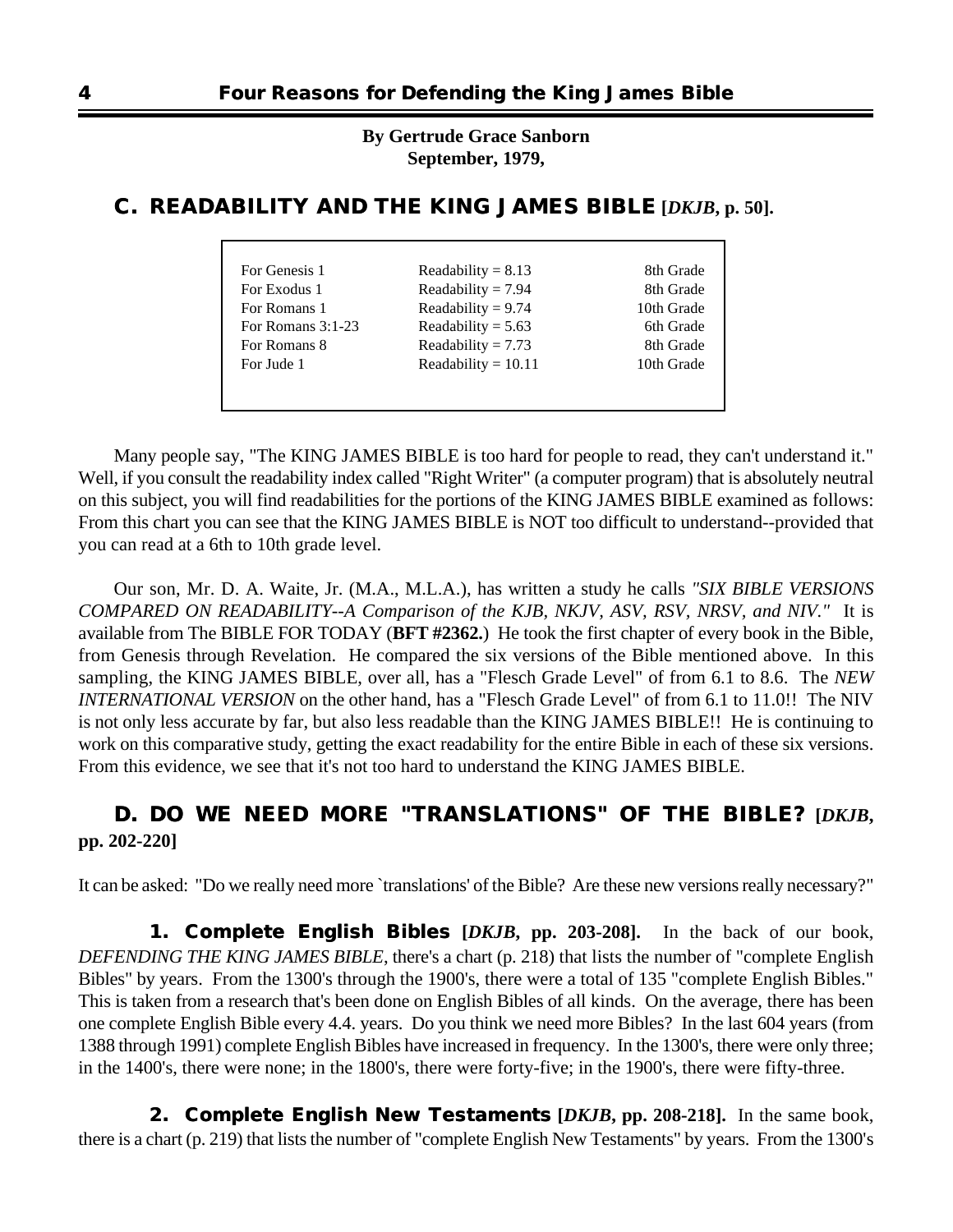#### **Readability and the King James Bible 5**

through the 1900's, there were a total of 293 "complete English New Testaments." This is, on the average, one complete English New Testament every 2.1 years. Do you think we need more New Testaments? Even if they were all presently available, imagine someone reading all of them. In the last 612 years (from 1380 through 1991) complete English New Testaments have also increased in frequency. In the 1300's there was only one complete English New Testament; in the 1400's, there was none; in the 1800's, there were ninety; and in the 1900's, there were 144 (averaging one every .69 years). That's quite a jump--from ninety to 144!

**3. Complete English Bibles and New Testaments Combined.** If you put the charts together (p. 219), you will notice, during the 612 years, from the 1300's to the 1900's, that there were a total of 135 complete English Bibles, and 293 complete English New Testaments. This totals 428. It means that, on the average, there was either one complete English Bible or complete English New Testament published every 1.4 years. Do we need more complete English Bibles or complete English New Testaments? That's the question. I believe that the major factor in the production of Bibles and New Testaments is money. When the publishers discover that a certain version no longer brings financial profit to their treasuries, that version runs out of print in a hurry! Very few churches are doing what the BEREAN BAPTIST CHURCH in Greenwood, Indiana, is doing--printing Bibles and giving them out at low cost. In fact, they give many of them away without charge. To my knowledge, only those who have the real truth found in the KING JAMES BIBLE are doing this. You will find few, if any, publishers of these false perversions printing them either at low cost or without charge!



## **I. REASON #1: THE KING JAMES BIBLE HAS SUPERIOR ORIGINAL LANGUAGE TEXTS**

**[***DKJB***, pp. 20-62]**

The first reason for defending the KING JAMES BIBLE is because it has **superior** texts, both Hebrew and Greek. This correctly implies that the various versions and perversions of the Bible have **inferior** texts, both Hebrew and Greek.

#### **A. THE KING JAMES BIBLE HAS A SUPERIOR OLD TESTAMENT HEBREW TEXT [***DKJB***, pp. 20-38].**

**1. The Two Competing Hebrew Old Testament Texts.** There are two basic texts in existence in Hebrew, the false one, edited by Ben Asher, and the true one, edited by Ben Chayyim. The Ben Asher is exhibited in Rudolf Kittel's *BIBLIA HEBRAICA (BHK)* (1937) with all of his suggested footnote changes, as well as in the Stuttgart edition of *BIBLIA HEBRAICA (BHS)* (1967-77) with all of their suggested footnote changes. The true text of Ben Chayyim on which our KING JAMES BIBLE is based is also available. It is called the Daniel Bomberg edition or the Second Great Rabbinic Bible (1524- 25). We carry this Hebrew Bible in the BIBLE FOR TODAY ministry. It is the Letteris text, printed in 1866. It has the Masoretic Hebrew text in the center and the KING JAMES BIBLE in the margins. This Ben Chayyim Masoretic Hebrew text was the unquestioned Hebrew text for the next 400 years. Nobody questioned it. In fact, Rudolf Kittel, in his first two editions of 1906 and 1912, used that text in his *BIBLIA HEBRAICA*. It was not until 1937, that he switched Hebrew texts and substituted the spurious and **inferior** text which uses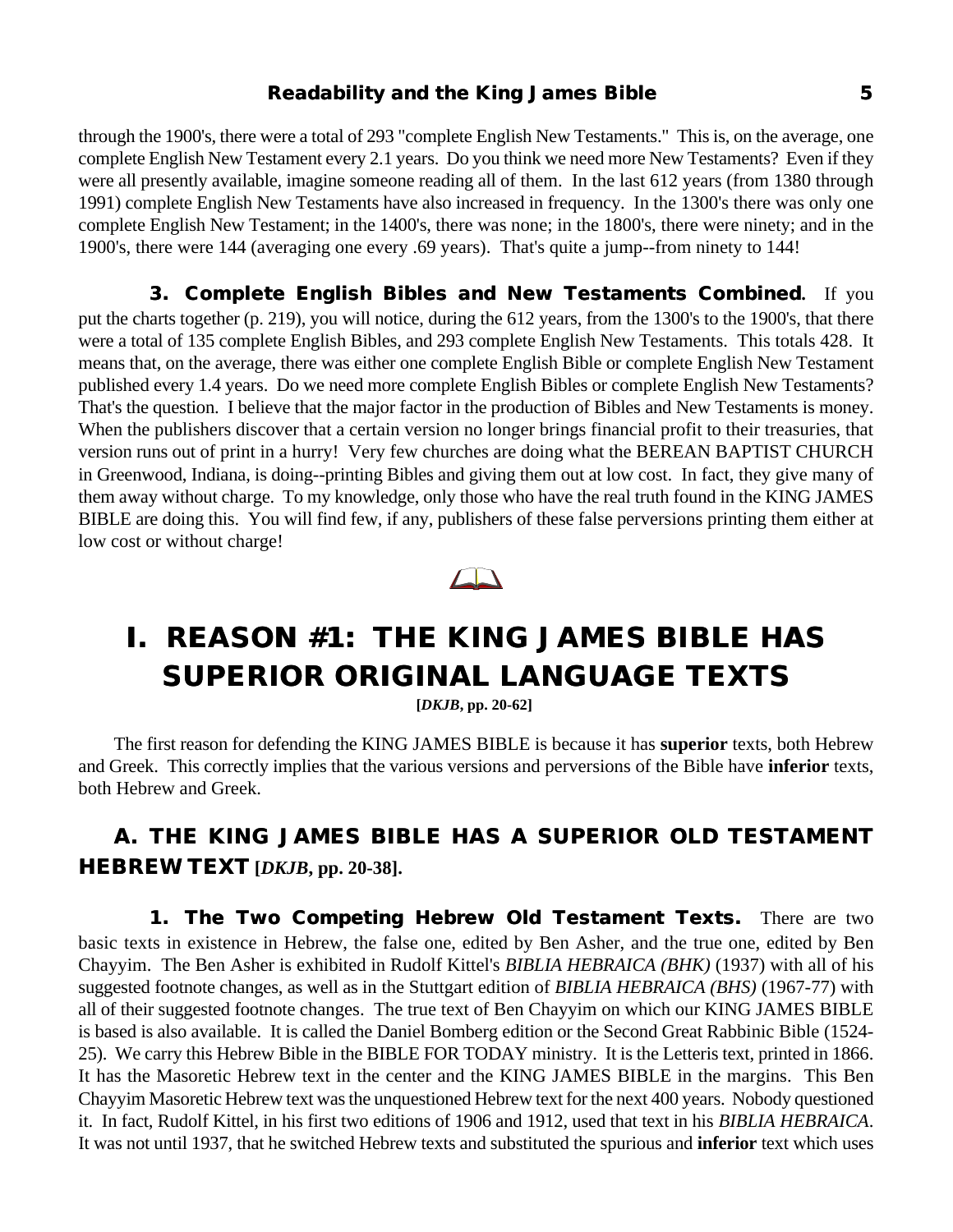the Leningrad Manuscript (B19a or "L"). He used this because he claimed it was the oldest single Hebrew manuscript, dating from about 1008 A.D.

Both of these false *BIBLIA HEBRAICA (BHK & BHS)* Hebrew texts offer in their footnotes about fifteen to twenty suggested changes per page. This adds up to about 20,000 to 30,000 changes in the entire Hebrew Old Testament text. One or the other of these false Hebrew texts, either *BHK* or *BHS*, are used as the basis for the Old Testament in virtually all modern versions, as can be shown by reading their introductory pages. How many of these changes in the Hebrew text are you ready to accept? Do you want to accept 30,000? How about 20,000? 10,000? How about 5,000? How about 1,000? How many of you would like to accept 500 changes?

If you do not start with an absolute, where there is no doubt, you're going to continue to move and to accept more and more changes. Where can you stop, once you have begun to slide? Doubts will arise in your mind. We don't want to move from the Hebrew Old Testament on which our KING JAMES BIBLE is based. We must have an absolute. The DEAN BURGON SOCIETY, in its *ARTICLES OF FAITH*, has stated:

#### **"We believe that the Texts which are the closest to the original autographs of the Bible are the Traditional Masoretic Hebrew Text for the Old Testament . . ." (p. 2)**

**My personal belief is that the Traditional Masoretic Hebrew text that underlies the KING JAMES BIBLE is not only the "closest to the original autographs," but that it is IDENTICAL to those original autographs.** I can't prove that to anybody, but I accept it as a matter of personal faith. I believe we have the very Words that God has preserved through the years. I believe every Word in the Hebrew text is God's Word, preserved because He told us He would preserve it for the next 20,000 to 30,000 years--to a "thousand generations."

**2. The New Versions Attempt to "CORRECT" The Hebrew Text in at Least Nineteen Different Ways.** How do the new versions attempt to "CORRECT" the Hebrew Old Testament that underlies our KING JAMES BIBLE? There are at least nineteen methods they use to "CORRECT" the true Hebrew Text (pp. 28-31). The NIV uses all nineteen of these, by the way. In effect, the new version "translators/paraphrasers" might say, "Oh, I don't want to take this Hebrew word here. I want to take **the Septuagint (LXX)** reading instead." But the Septuagint (LXX) version for the most part is worse than a *Living Version*. It is the Old Testament written in Greek. It is rotten. Its text is corrupt. Even the ISBE article, (the *International Standard Bible Encyclopedia*) on the Septuagint (LXX) states that it has a very tattered and **inferior** Greek text. Remember, the ISBE is no friend of the KING JAMES BIBLE's text. The use of the Septuagint (LXX) by these new versions instead of using the Hebrew text is a serious error.

Another one of the nineteen methods is when they have no textual proof at all. It is pure **conjecture**. They might say, "I don't have any proof, but I think it sounds better this way." When this is done, they often print in the footnote an "L" which stands for "*legendum*," meaning in Latin, "*which read*." I remember Dr. Merrill F. Unger, my Hebrew teacher at Dallas Theological Seminary. He has written many books, including *UNGER'S BIBLE DICTIONARY*. He was an apt and humble man, though he reminded me of an "absentminded professor" at times. He taught us Isaiah in our second year Hebrew class. On one occasion, he read a verse in a way that differed from the Hebrew text. I raised my hand and said, "Why did you read it that way? It doesn't read that way in the Hebrew text?" Dr. Unger replied, "Well, I just thought it sounded better that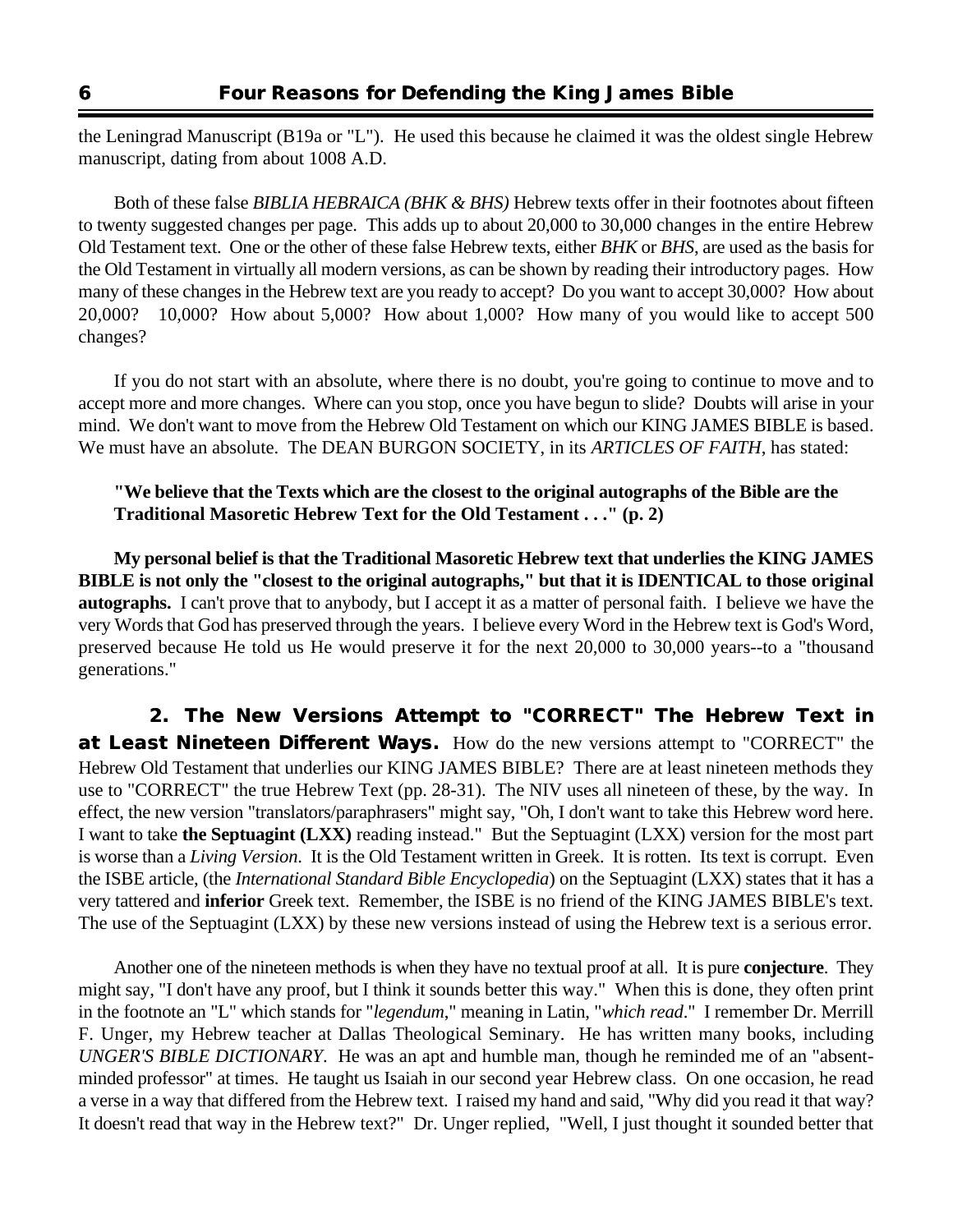way, so I changed it." Dr. Unger went to the Johns Hopkins University for his Ph.D. work. He was taught by Dr. Albright who was far from sound in his theology. Perhaps Dr. Unger learned this doubt of the Hebrew text from his professor. What was Dr. Unger doing? He was "CORRECTING" the Hebrew text by **conjecture**.

Some "CORRECT" the Hebrew with **the Syriac Version**. Some "CORRECT" the Hebrew with just "**a few Hebrew manuscripts"** rather than the entire Masoretic Traditional Hebrew text. Some "CORRECT" the Hebrew with **the Latin Vulgate**. Some "CORRECT" the Hebrew with **the Dead Sea Scrolls**. With the Dead Sea Scrolls, there are a few problems. Problem  $#1$ : How do you know which Hebrew manuscripts this heretical cult (called the Essenes) took with them when they left the temple of Jerusalem and went to the area of the Qumran caves? Problem  $#2$ : How do you know the methods they used and the accuracy with which they copied and recopied those manuscripts? It just so happens that the Dead Sea Scrolls, probably 99% of the time, did concur with the Hebrew text that underlies the KING JAMES BIBLE. But, in the places where they don't, we should stick to the Masoretic Traditional Hebrew text.

 Some, like the *New International Version* (NIV), use "**quotations from Jerome"** to "CORRECT" the Hebrew text. Some use **Josephus,** an unsaved Jew, to "CORRECT" the Hebrew text. Some use a "**variant Hebrew Reading in the margin**" to "CORRECT" the Hebrew text. Some use "**words in the consonantal text divided differently**" to "CORRECT" the Hebrew text. Some use **quotations from Jerome**, **Aquila**, the **Samaritan Pentateuch**, or **Symmachus** to "CORRECT" the Hebrew text. Some use the **Hebrew Targums, Theodotion,** or the "**Juxta Hebraica of Jerome for the Psalms**" to "CORRECT" the Hebrew text. Why are they taking Jerome as a substitute for the Hebrew Word of God? Was he there? Still others use a "**different set of Hebrew Vowels**" to "CORRECT" the Hebrew text. Some use "**an ancient Hebrew scribal tradition**" to "CORRECT" the Hebrew. Some use the *BIBLIA HEBRAICA* **of Kittel or Stuttgartensia** to "CORRECT" the Hebrew. These are nineteen of the different methods that other English versions have used to "CORRECT" the Masoretic Traditional Hebrew Old Testament text, thus changing the very Words of God!

**3. God Authorized The Jews To Be the Exclusive Guardians of His Words.** The Jews were to be the guardians of the Old Testament Hebrew text. God did not give that privilege and responsibility to any other race or people.

*(Romans 3:1) "What advantage then hath the Jew? or what profit {is there} of circumcision?" (Romans 3:2) "Much every way: chiefly, because that unto them were committed the oracles of God."*

It was the Hebrew Old Testament text that God Preserved, not some Greek, Latin, Syriac, or any of these other documents. It must be Hebrew. There were eight or more important, strict rules that were followed by the Hebrew scribes who copied and recopied the Masoretic Hebrew Old Testament text (pp. 24-26). These rules were to insure that each letter, word, and sentence of the Hebrew text was preserved exactly. The Jews were meticulous and reverent in the copying and recopying of our Hebrew manuscripts. That's why I believe that we should not change any of the Hebrew Words of God that underlie the KING JAMES VERSION.

**4. The Ben Chayyim Hebrew Old Testament Text Is Available Today.** I hope that the American Bible Society and the British and Foreign Bible Society keep printing and circulating this Letteris Hebrew text. That's what they call it, the Letteris text of 1866. This came out before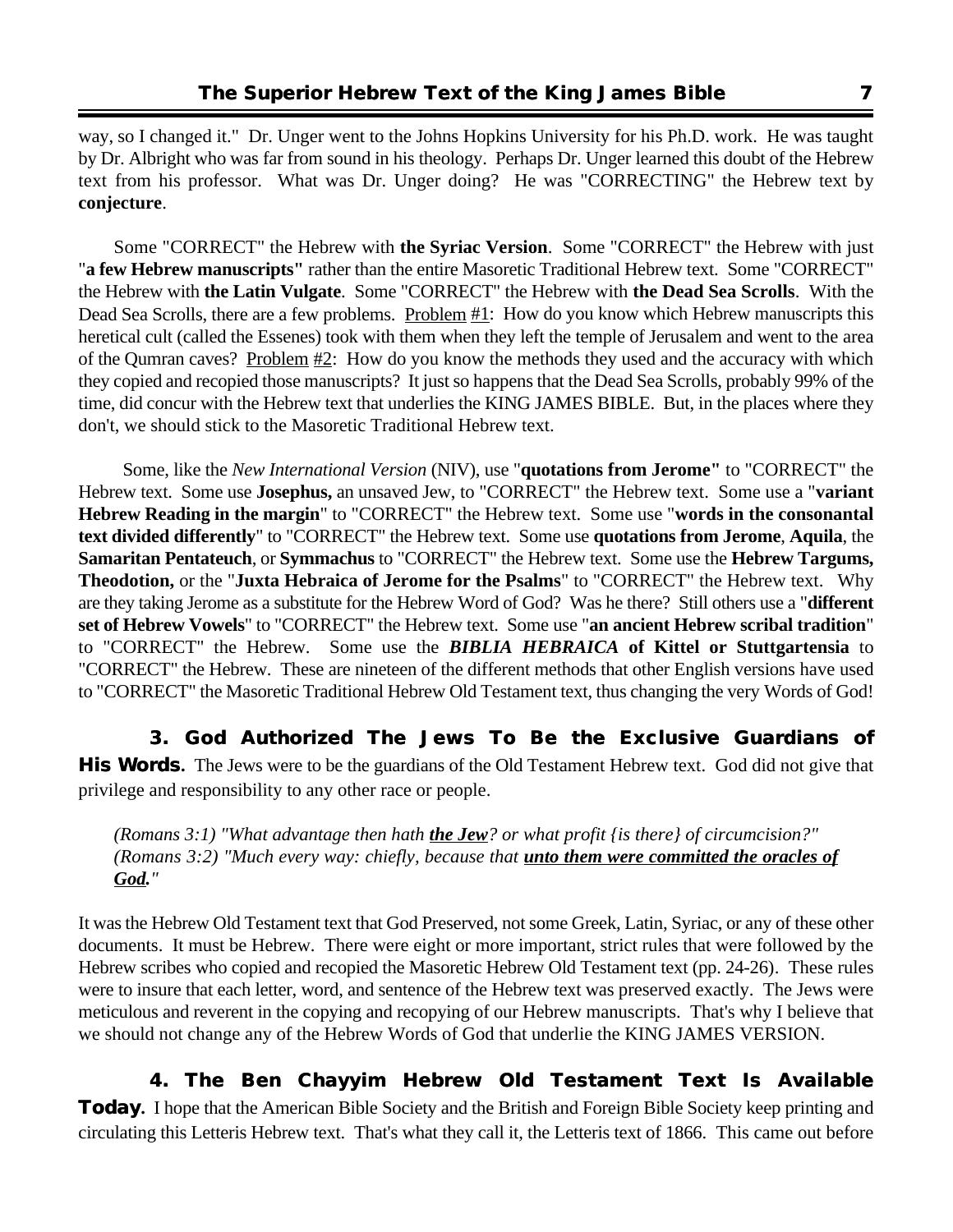Kittel decided to scrap it for his false Ben Asher text. These same Bible Societies print the false Hebrew texts, too. If they stop printing the true Ben Chayyim Hebrew Old Testament text, by God's grace, the BIBLE FOR TODAY will do every thing in its power to see that it's reprinted page by page and get it back into circulation. We'll preserve the very Old Testament Hebrew Words of God ourselves, if that becomes necessary. That's one of the important purposes of both the BIBLE FOR TODAY and the DEAN BURGON SOCIETY--to keep in circulation good and valuable books. Sometimes this Hebrew Bible has gone out of stock at the American Bible Society, but it has always come back in stock by a shipment from England.

### **B. THE KING JAMES BIBLE HAS A SUPERIOR NEW TESTA-MENT GREEK TEXT [***DKJB***, pp. 38-62].**

There is a simple table in our book (p. 42) which speaks volumes concerning the New Testament Greek text debate. Here it is:



## **THE N.T. GREEK TEXTUAL BATTLEGROUND**

| <b>TEXTUS RECEPTUS</b>       | <b>W/H CHANGES IN T.R.</b>               |
|------------------------------|------------------------------------------|
| Has 140,521 Greek words      | Changes 5,604 places in the N.T.         |
| Has 647 pages in Greek Text  | <b>Changes include 9,970 Greek words</b> |
| Has 217 Greek words per page | Changes 15.4 Greek words per page        |
| Has 100% of the Greek words  | Changes 7% of the Greek words            |
| Has all 647 pages unchanged  | Changes total 45.9 pages in Greek text   |
|                              |                                          |

**1. The Greek Text that Underlies the KING JAMES BIBLE.** If you examine this table carefully, you will learn much about the debate that is raging concerning the Greek New Testament text. On the left of the table are some facts about the Textus Receptus that underlies the KING JAMES BIBLE. The Trinitarian Bible Society has published this text and made it available to anyone. The TBS took their text from that of Dr. Frederick Scrivener who was commissioned in about 1885, by the Cambridge University Press, to come up with the exact Greek text that underlies the KING JAMES BIBLE. Scrivener set down all of the Greek words used by the KING JAMES BIBLE, but he did something else as well. He put in **BOLD FACE TYPE** all of the alterations made by editors Westcott and Hort in their 1881 English Revised Version. He inserted the exact alterations in the footnotes. These consisted of either additions of Greek words, subtractions of Greek words, or changes of Greek words in some other way. This Greek text edition has been reprinted by the BIBLE FOR TODAY, and is available through them or the DEAN BURGON SOCIETY. It is a very useful tool. Scrivener's Greek text is also available on the LOGOS Computer Program (available from THE BIBLE FOR TODAY) which enables the student to study more carefully. Dr. Jack Moorman counted **140,521 Greek words** in the Textus Receptus. Scrivener's Greek edition has **647 pages** which would average **217 Greek words per page**. That's what the Textus Receptus has.

**2. The Greek Text of Westcott and Hort that Underlies the**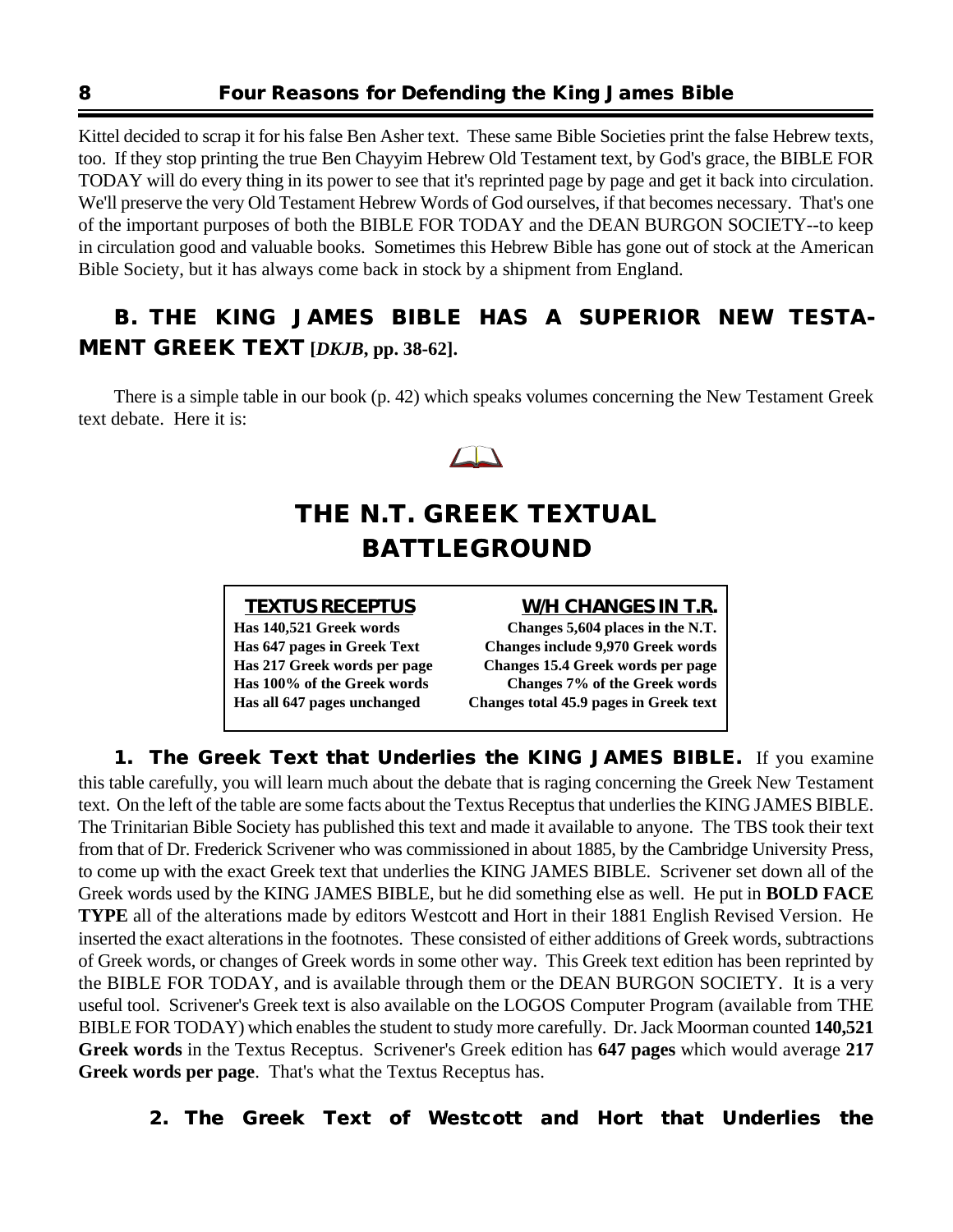**Modern Versions.**

**a. Authenticating the Westcott and Hort Changes to the Textus Receptus**. From the above table, notice the changes of Bishop Westcott and Professor Hort. You might rightfully ask, "How did you come up with this number of changes?" That's a valid question. I took a copy of the original Scrivener's Greek New Testament to a summer Bible Conference where I was preaching. During the afternoon, when there were no meetings, I studied that volume carefully, making notations on it as I read. When I indicate, in the above table, that there are **5,604 places** in the Greek New Testament where Westcott and Hort actually altered the Greek Textus Receptus used by the KING JAMES BIBLE translators, it is because I actually counted that many places. I have the data in my copy of Scrivener's Greek New Testament. These **5,604 places** involve a total of **9,970 Greek words**. How do I know that? Again, I counted them. I saw from the footnotes exactly how many Greek words each of the **5,604 places** involved. As you might know, some of the places involve twelve entire verses (Mark 16:9-20 and John 7:53--8:11). In each of the **5,604 places**, compared to the Textus Receptus that underlies the KING JAMES BIBLE, Westcott and Hort either added Greek words, subtracted Greek words, or changed the Greek words in some other way. You can see that the Westcott and Hort alterations amount to just thirty words short of **10,000 Greek words.** This means that there are **almost 10,000 Greek words** that are different in the Westcott and Hort Greek New Testament (and probably about the same or more in the Nestle/Aland 26th edition Greek text) as compared to the Greek text that underlies our KING JAMES BIBLE.

**b. The New Versions Follow The Westcott and Hort Changes in These 5,604 Places in the New Testament.** Yet this FALSE Greek text, with its **approximate 10,000 alterations**, was the basis for virtually all of the modern English versions and perversions, including the ERV, ASV, NIV, NASV, NKJV, RSV, NRSV, TEV, JB, NEV, LV and the rest.

**c. Hort's Own Three Estimates on the Extent of the Greek Textual Problems Between His Text and the Textus Receptus**. In 1882, Hort wrote an Introduction to the so-called Westcott and Hort Greek Text of 1881. In his *INTRODUCTION TO THE NEW TESTAMENT IN THE ORIGINAL GREEK--The Text Revised by Brooke Foss Westcott, D.D. and Fenton John Anthony Hort, D.D.*, Hort made an estimate of the differences between various Greek texts. His estimate had three parts. Let me quote each of the parts:

#### **(1) Hort's Estimate of the Proportion of the Greek New Testament that Was Virtually Accepted by Everyone.** He wrote:

**"With regard to the great bulk of the words of the New Testament, as of most other ancient writings, there is NO VARIATION or other ground of doubt, and therefore no room for textual criticism; . . . The proportion of words virtually accepted on all hands as raised above doubt is VERY GREAT, not less, on a rough computation, than SEVEN EIGHTHS OF THE WHOLE. The REMAINING EIGHTH therefore, formed in great part by changes of order and other comparative trivialities, constitutes the whole area of criticism."** [Hort, *INTRO-DUCTION TO THE NEW TESTAMENT IN THE ORIGINAL GREEK*, p. 2, **B.F.T. #1303**]

Since the "whole" in numbers of Greek words and pages in the Greek New Testament, as seen in the table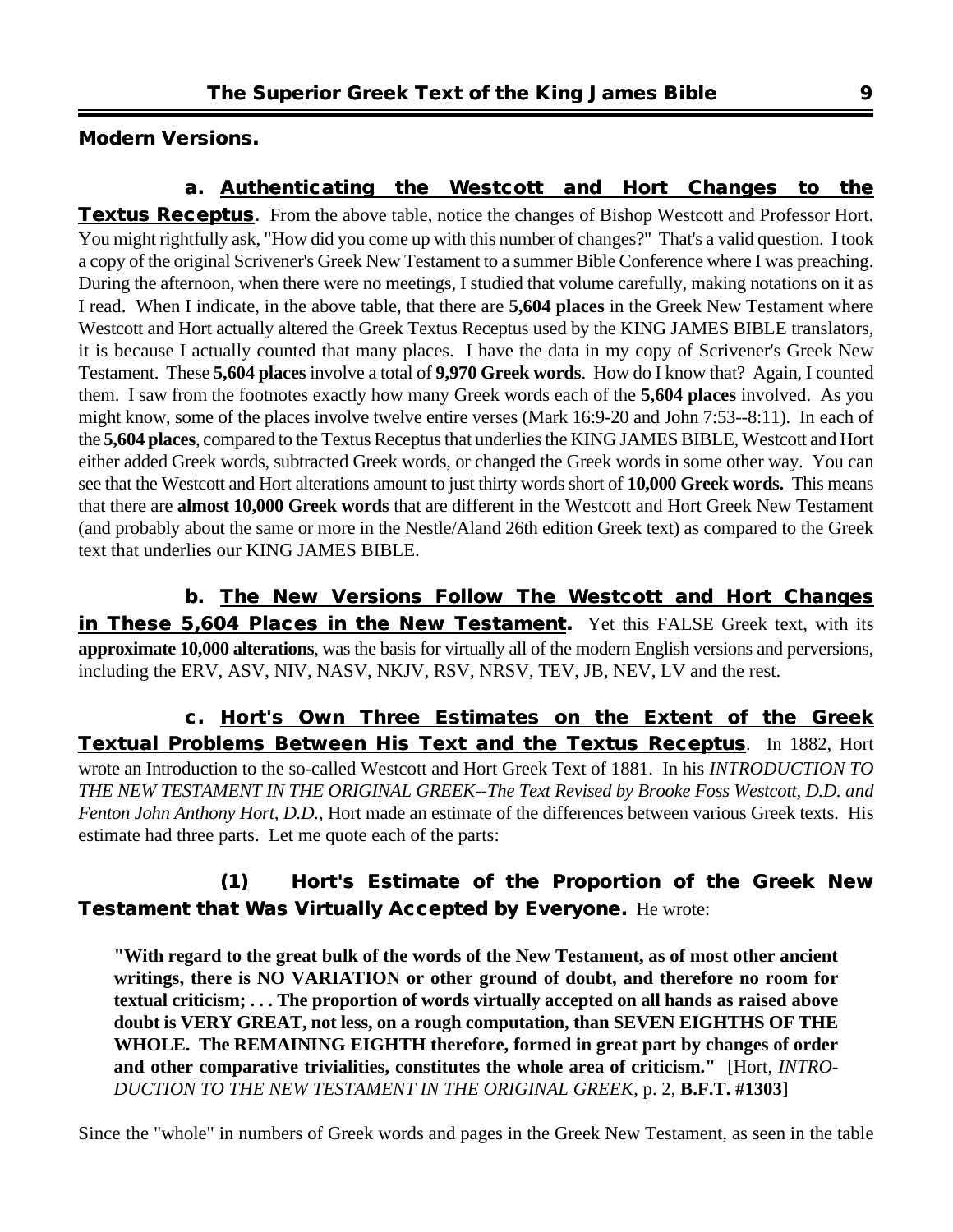above, is **140,521 Greek words (100%=647 pages)**, Hort's **7/8ths** of the Greek New Testament virtually agreed to by all would be **122,956 Greek words (87.5%=566 pages)**. Hort's **1/8th** of the Greek N.T. that he claimed was in dispute would be **17,565 Greek words (12.5%=81 pages)**. In point of fact, as seen in the above table, the area of dispute between the Westcott and Hort Greek text as opposed to the Textus Receptus that underlies the KING JAMES BIBLE is only **9,970 Greek words (7%=45.9 pages)**. So Hort's estimate in this area is incorrect.

#### **(2) Hort's Estimate of the Proportion of the Greek New Testament that Would Still be in Doubt if His Principles Were Followed.** He wrote:

**"If the principles followed in the present edition are sound, this area may be very greatly reduced. Recognising to the full the duty of abstinence from peremptory decision in cases where the evidence leaves the judgement in suspense between two or more readings, we find that, setting aside differences of orthography, the words in our opinion still subject to doubt only make up about ONE SIXTIETH of the whole New Testament."** [Hort, *INTRODUCTION*, *loc. cit.*]

Since the "whole" in numbers of Greek words and pages in the Greek New Testament, as seen in the table above, is **140,521 Greek words (100%=647 pages)**, Hort's **1/60th** of the Greek New Testament still subject to doubt if his principles were followed, would be **2,342 Greek words**. This represents **1.76%** of the Greek words, or **11.4 pages** in a Greek New Testament if put all in one place. But we don't follow Hort's "principles" at all. Because of this, we who hold to the Greek text that underlies the KING JAMES BIBLE are still disputing **9,970 Greek words** (rather than only **2,342 Greek words**). This represents **7%** of the Greek words (rather than only **1.76%**), or **45.9 pages** in a Greek New Testament if the words were put in one place (rather than only **11.4 pages**). So Hort's estimate in this area is incorrect again. We still maintain that the of Greek words in dispute are vastly more in number than Hort has stated.

#### **(3) Hort's Estimate of the Proportion of the Greek New Testament that Contains "SUBSTANTIAL VARIATION."** He wrote:

**"In this second estimate the proportion of comparatively trivial variations is beyond measure** larger than in the former; so that the amount of what can in any sense be called SUBSTAN-**TIAL VARIATION is but a small fraction of the whole residuary variation, and can hardly form more than A THOUSANDTH PART of the entire text."** [Hort, *INTRODUCTION, loc. cit.*]

Since the "whole" in numbers of Greek words and pages in the Greek New Testament, as seen in the table above, is **140,521 Greek words (100%=647 pages)**, Hort's **1/1000th** of the Greek New Testament that he thought could be called "**SUBSTANTIAL VARIATION**" would be **140.5 Greek words (.1%=.647 pages)**. This would be **a little over one half a page** in the Greek New Testament. This is extremely wide of the mark of truth! Since we don't follow Hort's "principles" at all, we who hold to the Greek text that underlies the KING JAMES BIBLE are still disputing, either in "**SUBSTANTIAL VARIATION**" or otherwise, a total of **9,970 Greek words (7%=45.9 pages)**. It is Hort's last estimate that has been seized by his modern day puppets and grossly distorted in order to fool people into thinking that the problem is very tiny, when in reality,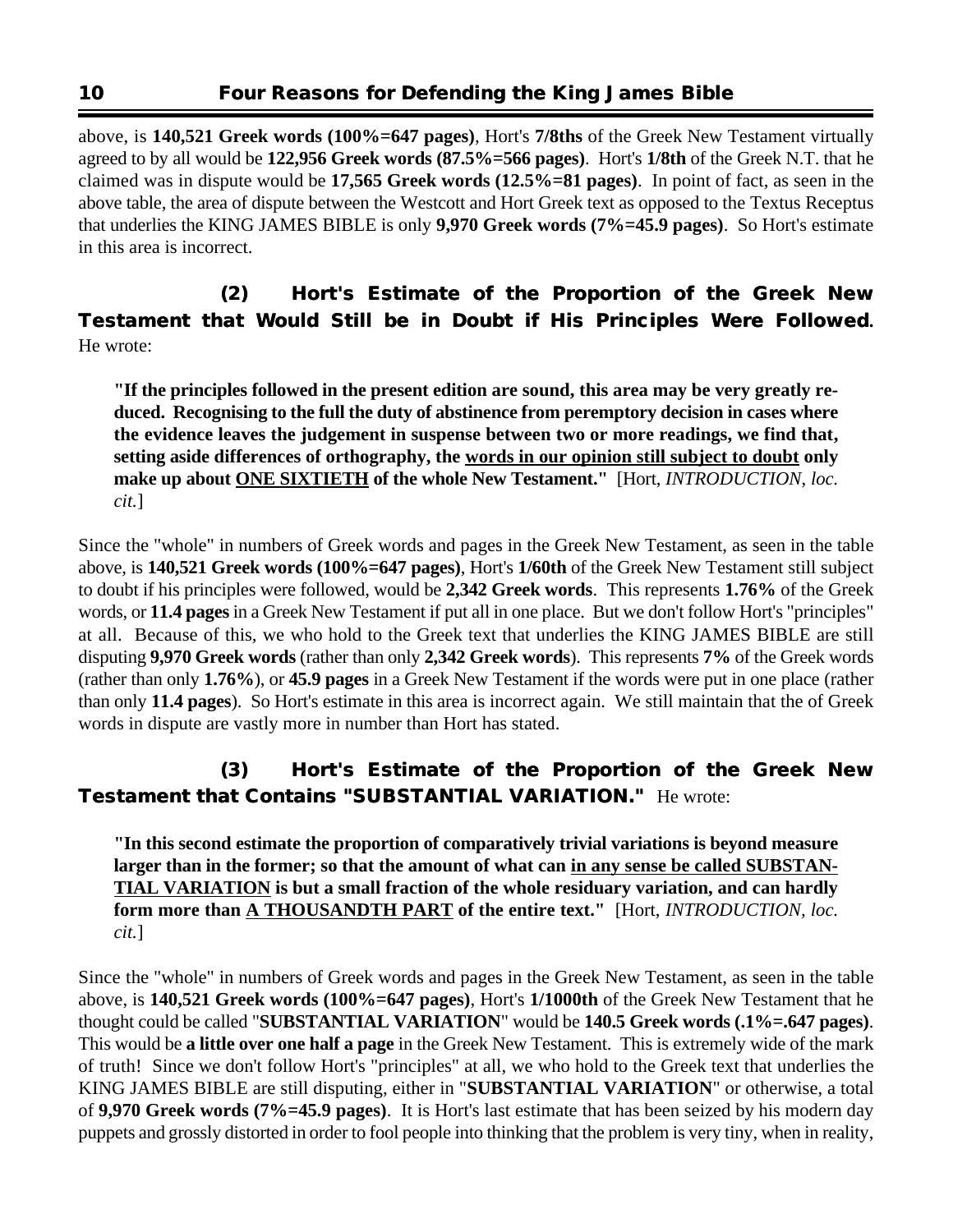it is much, much larger!

#### **d. The Misquotation of Hort by His Followers on the Extent of the Greek Textual Problems Between His Text and the Textus**

**Receptus**. Modern disciples of this false Westcott and Hort Greek text have enlarged upon Hort's estimates. They say, in effect:

#### **"If all of the variant readings between the Westcott and Hort-type text and the Textus Receptus-type text were assembled together in one place, they would amount to a little over one half a page in the Greek New Testament."**

Hort's pupils are either knowingly or unknowingly, misquoting their teacher. They want to make the DIFFER-ENCES in the Greek texts very, very slight so as to minimize the arguments against the false Westcott and Horttypes Greek text. From the above quotations from Hort's *INTRODUCTION*, his differences in Greek texts would be either **81 pages** (1/8th), or **11.4 pages** (1/60th), or **.647 pages** (1/1000th). Rather than merely "**a little over one half a page**," Hort's **1/8th** of total differences would amount to **81 pages**. In reality, we are faced with **45.9 pages** of difference!

A current illustration of this practice of distorting the facts in this area is found in a tape-recorded message given by Dr. Kenneth Barker, the chairman of the translation committee responsible for the *NEW INTERNATIONAL VERSION*. Dr. Barker spoke in the Sunday evening service, September 12, 1993, at the SOUTHSIDE BAPTIST CHURCH in Greenville, South Carolina. A friend recorded the message and gave me a copy. Dr. Barker stated:

**"There are over 5,000 Greek manuscripts, and all of them are AGREED 98% of the time. So all of this debate that Carson refers to in** *The King James Version Debate***, all of this debate, all of the hullabaloo is over less than 2% of the entire text of the New Testament. And in that less than 2%, you can select any reading that you wish among the manuscripts, (that's not our approach, but you can) and it won't change Christian doctrine one bit."**

Dr. Barker is wrong on TWO COUNTS! (1) His "**less than 2%**" difference between any of the Greek manuscripts would be **2,810 Greek words (12.9 pages)**. The truth of the matter is that there is a **7% difference** between the Westcott and Hort Greek text and the Textus Receptus that underlies the KING JAMES BIBLE. This would be **9,970 Greek words (45.9 pages)**. This is a most serious error. It is a blatant falsehood that is being promulgated by the chairman of the *New International Version* translation committee. It would give false confidence to the Pastor and members of this church that had just recently given up the KING JAMES BIBLE in favor of Dr. Barker's *NIV*. (2) The second serious error is Dr. Barker's statement relative to the fact that variations in manuscripts "**won't change Christian doctrine one bit**." In our book, we specify **158** such passages. Dr. Jack Moorman lists **356** such passages. These two falsehoods, from someone who should know better, are the major ones used to lull Bible believing Christians into deep slumber concerning the Bible version controversy that has been raging.

**3. The KING JAMES BIBLE'S Greek Text Is Worth Fighting For!** The Greek Text of the New Testament is truly a **BATTLEGROUND!** Someone might say to you that there is really very little difference in the two Greek texts. They may tell you that you shouldn't be fighting about these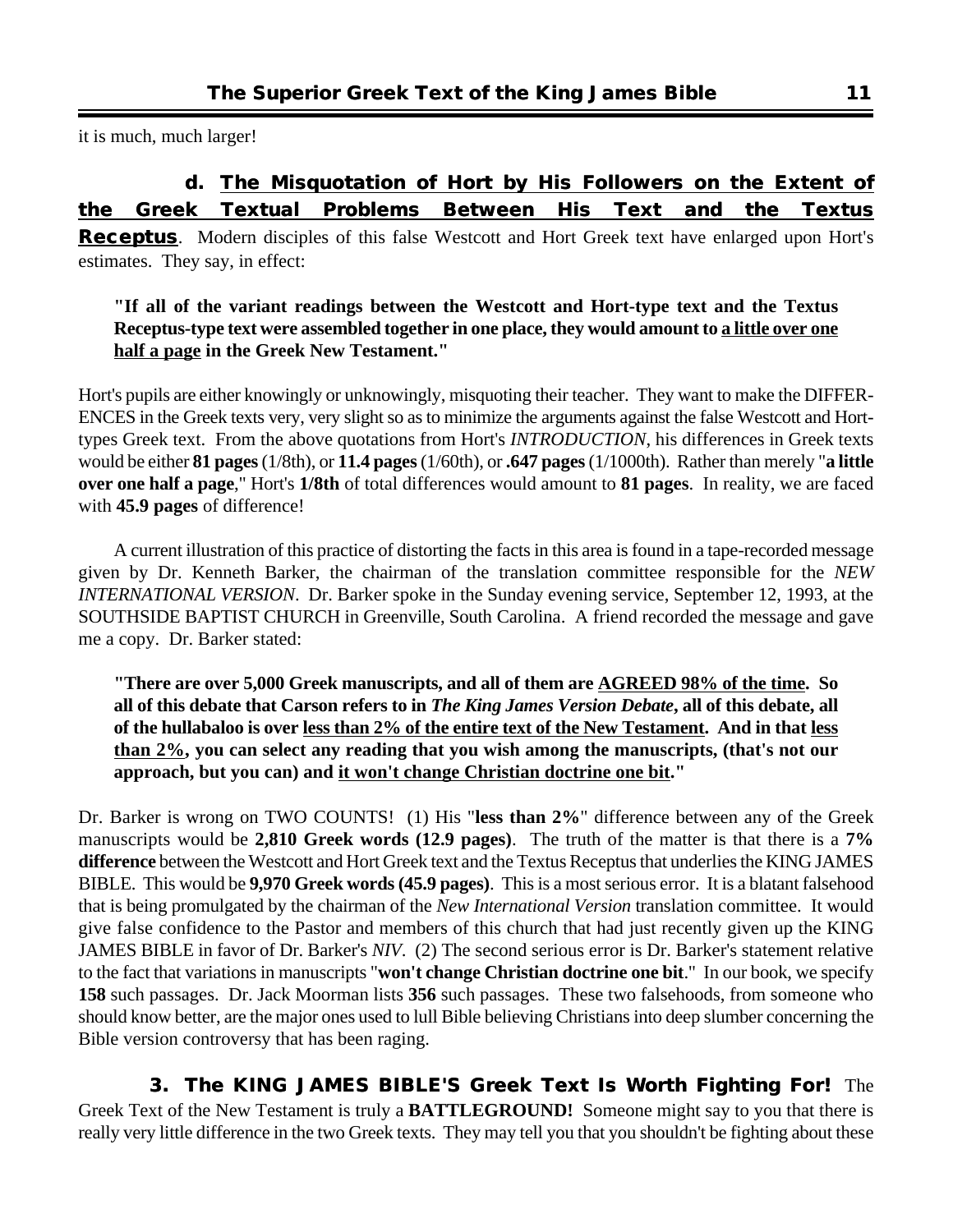differences. It seems to me that **almost 46 pages** of the Greek New Testament are worth fighting about. **9,970 Greek words** are worth fighting about. **7%** of the Greek New Testament is worth fighting about. This is a **BATTLEGROUND!** We must not retreat. **We must do battle for the Lord's Words!** We must stand fast. If we lose in this battle between truth and error, there's no stopping the onrush of more error. In the tug of war with truth and error, there is no middle ground. Those of us who believe in standing up for the Lord Jesus Christ should remember His Words:

*(Mark 8:38) "Whosoever therefore shall be ashamed of Me and of My Words in this adulterous and sinful generation; of him also shall the Son of man be ashamed, when He cometh in the glory of his Father with the holy angels."*

#### **4. The KING JAMES BIBLE'S Greek Text Is Attested by the Evidence.**

Here is a table that is printed on page fifty-seven of the book. It gives us a summary of the manuscript evidence that is available to us today.

|                          | <b>TOTALS</b> | # of MSS<br><b>WH/TR</b> | % of MSS<br><b>WH/TR</b> |
|--------------------------|---------------|--------------------------|--------------------------|
| <b>Papyrus Fragments</b> | 81(88)        | 13/75                    | 15%/85%                  |
| <b>Uncials</b>           | 267           | 9/258                    | $3\%/97\%$               |
| <b>Cursives</b>          | 2764          | 23/2741                  | $1\%/99\%$               |
| <b>Lectionaries</b>      | 2143          | 0/2143                   | $0\%/100\%$              |
| <b>TOTALS:</b>           | 5255          | 45/5210                  | $1\%/99\%$               |

As of 1967, Kurt Aland, of Munster, Germany, counted a total of **5,255 Greek manuscripts** still in existence. Though there are a few others since 1967, I use these figures which are still very close. Aland is the lead editor of the 26th edition of the Nestle/Aland Greek New Testament which is being used as the critical text of today. I am using Aland's 1967 figures.

As you can see from the table, there are **81** (now **88**) papyrus fragments. There are **267** uncial manuscripts. These are large, capital letter documents. There are **2,764** cursives manuscripts. These are the flowing hand manuscripts. There are **2,143** lectionary manuscripts. These are portions of Scripture that were read on certain days of the church year. **This totals at least 5,255 Greek manuscripts of the New Testament that have been preserved and are available for us today.**

The table above gives the approximate number and percent of each type of Greek manuscript that supports the Westcott-Hort (WH) Greek text, as well as the number and percent of each class that supports the Textus Receptus (TR) Greek text. These approximations are taken from the careful research of Dr. Jack Moorman in his book *FOREVER SETTLED* which is available, along with five of his other books, from either the BIBLE FOR TODAY or THE DEAN BURGON SOCIETY. The WH figures are given first and those for the TR second. For the papyrus fragments the score is **13** to **75** (**15%** to **85%**). For the uncial manuscripts the score is **9** to **258** (**3%** to **97%**). For the cursive manuscripts the score is **23** to **2,741** (**1%** to **99%**). For the lectionary manuscripts the score is **0** to **2,143** (**0%** to **100%**). For the totals for all classes of manuscripts the score is **45**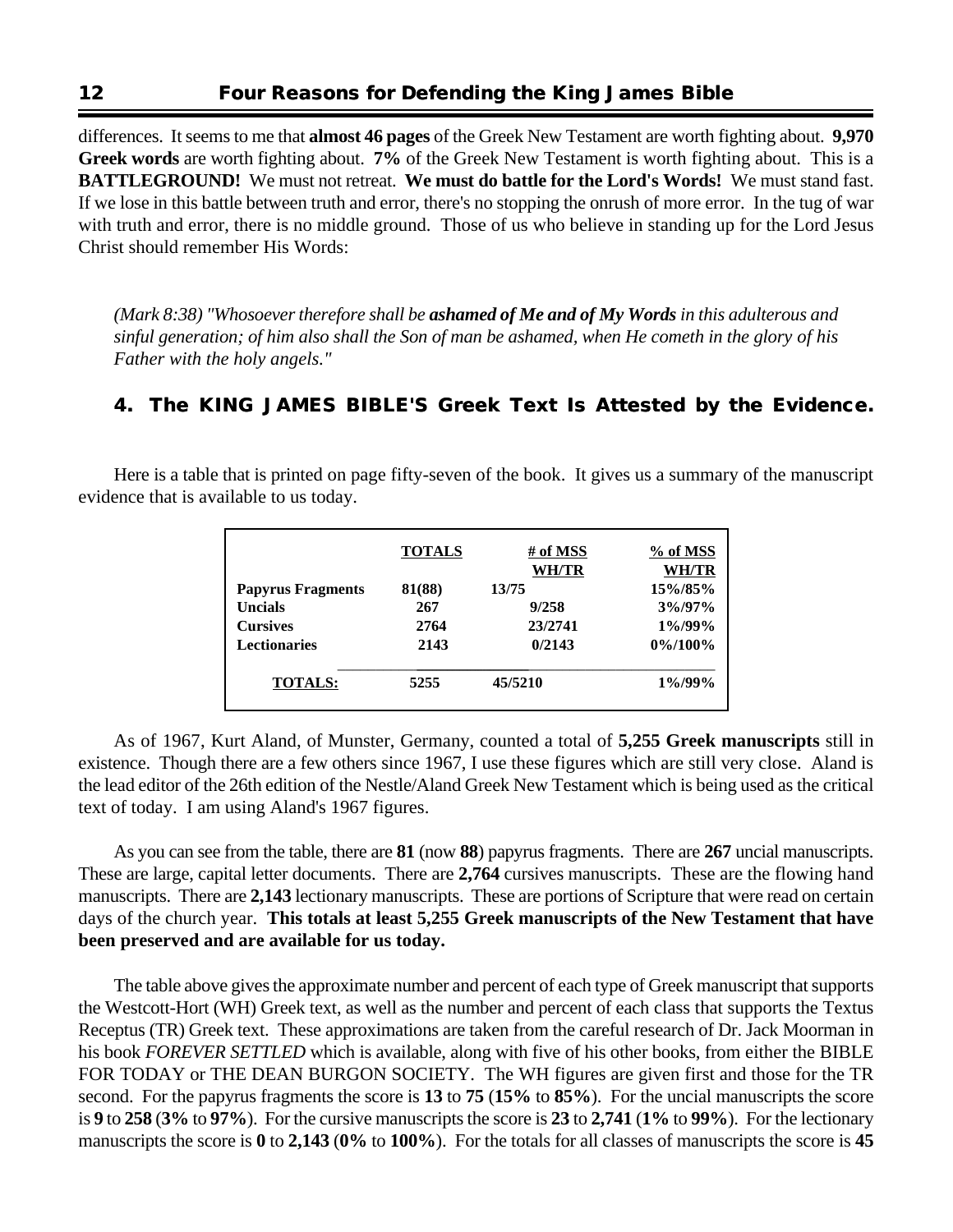to **5,210.** This is a ratio of **less than 1%** to **more than 99%!**

#### **5. The KING JAMES BIBLE'S Greek Text Has Been Preserved by**

**God.** Which of the two kinds of Greek text has God preserved? How do you define preservation? The Scripture says:

*(Psalms 12:6) "The Words of the Lord {are} pure Words: {as} silver tried in a furnace of earth, purified seven times." (Psalms 12:7) "Thou shalt keep Them, O Lord, Thou shalt preserve Them from this generation for ever."*

Obviously God has "**KEPT**" and "**PRESERVED**" His Words in the **99%** of the evidence, rather than in the **1%**. By very definition, this is "PRESERVATION." Suppose I had 100 million dollars to begin with and a thief stole it from me. Suppose I reported this to the police; and after long investigation, they were able to recover 99 million dollars out of the 100 million dollars. The thief would keep one million dollars. Which of the two parties could most accurately be described as having "**PRESERVED**" the 100 million dollars: the thief who had the one million dollars, or the police who recovered the 99 million dollars? The one million would be a "PRESERVATION" of practically nothing (**1%**) compared to the 99 million (**99%**). And so it is with the Greek manuscripts of the New Testament. The fulfillment of God's promise to "**KEEP**" and "**PRE-SERVE**" His Words is to be found in the more than 99% of the manuscripts we have today. And these support the Greek Text that underlies the KING JAMES BIBLE, and NOT the Greek text that underlies the modern versions and perversions!

**6. The False Greek Texts of "B" and "Aleph" Contradict One Another in Over 3,000 Places in the Gospels Alone.** In the total numbers of manuscripts, you'll notice that the Westcott-Hort type has only **forty-five** manuscripts that go along with it as over against **5,210** that go along with the Textus Receptus that underlies the KING JAMES BIBLE. This **forty-five** includes "B" (Vatican) and "Aleph" (Sinai) and **forty-three** of their little heretical puppets that follow them. The theory behind the acceptance of these **less than 1%** is that "The oldest are the best." The oldest are not necessarily the best, especially if they have been tampered with by heretics! Both Dr. Frederick Scrivener and Dean John William Burgon agreed that the greatest pollution of the stream of pure manuscripts was accomplished **in the first 100 years after the New Testament was written**! So the oldest are not necessarily the best! This is especially true since the heretics had their knives out "correcting" the Greek New Testament almost as soon as it was written. The Egyptian scribes and editors of "B" (Vatican) and "Aleph" (Sinai) were some of the most vicious "correctors" of God's Words; yet these two Greek texts form the very bedrock of the new versions and perversions of our day. "B" and "Aleph" contradict each other, as Herman Hoskier has so accurately pointed out in his two volume work entitled *CODEX B AND ITS ALLIES*, in **over 3,000 places** in the four Gospels alone! So, they are not good witnesses. They are false witnesses indeed!



## **II. REASON #2: THE KING JAMES BIBLE HAS SUPERIOR TRANSLATORS**

**[***DKJB***, pp. 63-82]**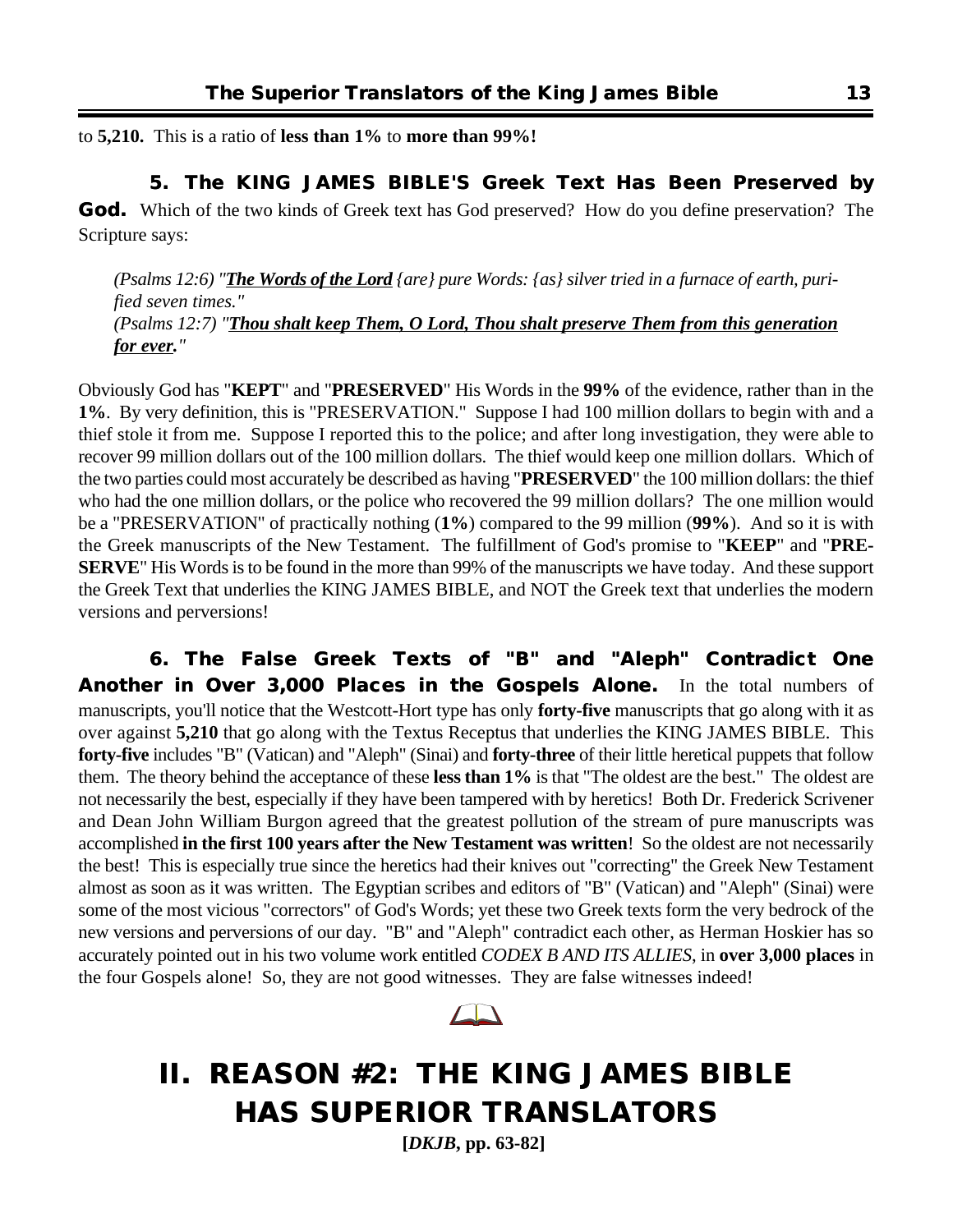The second reason for defending the KING JAMES BIBLE is because it has **superior** translators. This correctly implies that the various versions and perversions of the Bible have **inferior** translators.

Let's take a brief look at the **superior** translators of the KING JAMES BIBLE. Why do I say that the KING JAMES BIBLE translators are **superior**? I say they are **superior** because they ARE **superior**! I think that there is no question about the expertise and ability of the translators who gave us our KING JAMES BIBLE. The new version people often say that the KING JAMES BIBLE translators were rather ignorant and didn't know as much about translating as the "translators/paraphrasers" of today. This is not only prideful, but completely false. Their linguistic qualifications are unequaled!

#### **A. THE ACCOMPLISHMENTS OF LANCELOT ANDREWS [***DKJB***, p. 68]**

Let's mention Dr. Lancelot Andrews. He was certainly a **superior** KING JAMES BIBLE translator. He had mastered fifteen languages. Someone said that if Dr. Andrews had been present at the confusion of tongues at the tower of Babel, he could have served as interpreter general. I don't know any of the modern "translator/paraphrasers" who have mastered fifteen languages, do you? Send me their names, if you have proof of this.

#### **B. THE ACUMEN OF WILLIAM BEDWELL [***DKJB***, pp. 68-70].**

How about Dr. William Bedwell? He was famed in Arabic learning. I don't know how many of these new men who are "translating/paraphrasing" for these modern versions and perversions who have studied as much of the Arabic language as he had. In fact, he published in *quarto*, an edition of the Epistles of St. John in Arabic with a Latin version. I don't know how many men today could do that. Dr. Bedwell left many Arabic manuscripts in the University of Cambridge, with numerous notes and a font of types for printing them. In fact, he wrote an Arabic lexicon, or dictionary, in three volumes. He also began a Persian dictionary which is among Archbishop Laud's manuscripts, still preserved in the Bodleian Library at Oxford today. I don't think anyone among our modern "translators/paraphrasers" of today has done this or could do this! Do you know any of these men who have written an Arabic dictionary and begun a Persian dictionary, or done anything similar in the scholarly world that will even come close to the accomplishments of William Bedwell? If so, send me their names and the proof. In our day, many people watch too much television. They attend too many football games, baseball games. and basketball games. We are ignoramuses today compared to the scholars who gave us our KING JAMES BIBLE!

#### **C. THE ACCEPTABILITY OF MILES SMITH [***DKJB***, pp. 70-71].**

Look at the acceptability of Dr. Miles Smith. He was an expert in Hebrew, in Chaldee, in Syriac, and in Arabic. They were almost as familiar to him as his native tongue. Dr. Smith went through both the Greek and Latin church Fathers, making annotations on them all.

#### **D. THE ACTIVITIES OF HENRY SAVILE [***DKJB***, pp. 71-72].**

Sir Henry Saville was proficient in both Greek and mathematics. He became tutor in these two subjects to Queen Elizabeth. I don't know how many queens or kings our modern "translators/paraphrasers" have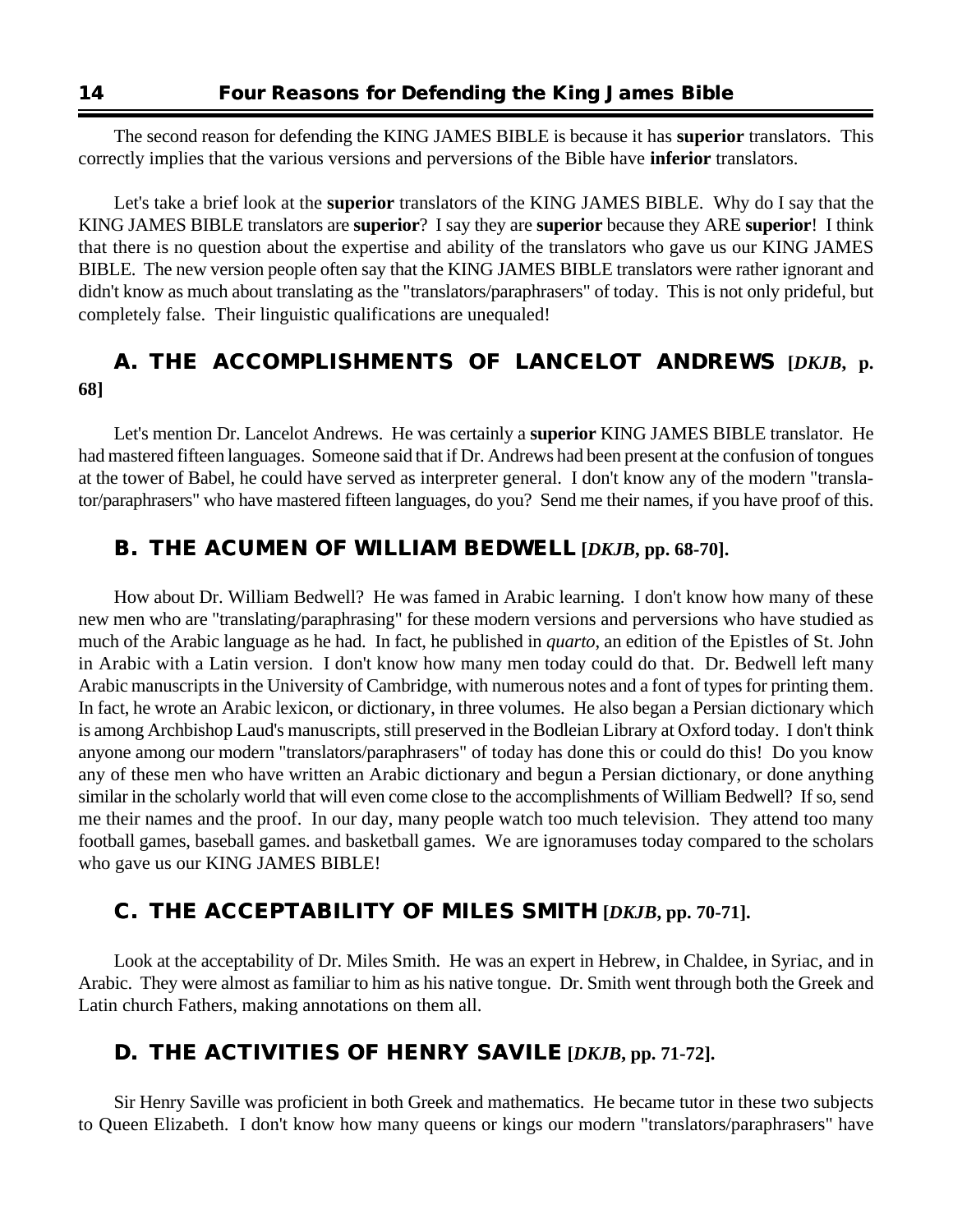tutored, do you? Saville translated the histories of Cornelius Tacitus and published the same with notes. He published, from the manuscripts, the writings of *Bradwardin against Pelagius*, the *Writers of English History Subsequent to Bede*, and *Prelections on the Elements of Euclid*. He was the first to edit the complete works of Chrysostom, the most famous of the Greek Fathers. He was a profound, and exact scholar.

#### **E. THE ACADEMICS OF JOHN BOIS [***DKJB***, pp. 72-76].**

John Bois was expert in Hebrew as well as Greek. He studied at his father's knee. In fact, at the age of five, he had read the whole Bible **IN HEBREW!!** At the age of six, John Bois was able to write Hebrew in a clear and elegant style. If you know anything about the Hebrew letters, it's difficult to write in an elegant style, or in any style, for that matter. Much more could be said about John Bois.

#### **F. THE SUPERIOR TRANSLATORS IN GENERAL.**

Have you ever heard of *Gulliver's Travels*? It tells of Gulliver's adventures with the inhabitants of Lilliput. Do you remember what the Lilliputians did to poor Gulliver? They were tiny, tiny people, and Gulliver was like a giant to them. While he was asleep, they tied up Gulliver with tiny cords so he couldn't move. I liken the KING JAMES BIBLE translators to the giant Gulliver and the "translators/paraphrasers" of today to tiny Lilliputians. It states in Genesis 6:4: "**There were GIANTS in the earth in those days . . .**" It was true also from 1604 to 1611, when these profound scholars gave us our incomparable KING JAMES BIBLE! They had mastered English as well as the Hebrew/Aramaic and Greek. They also knew the cognate or brother-sistercousin related languages that shed light on the Hebrew/Aramaic and Greek such as the Aramaic, the Arabic, the Persian, the Coptic, the Syriac, and the others. When the modern "translators/paraphrasers" come upon a word they don't understand, they throw up their hands in dismay. The KING JAMES BIBLE translators did not meet with such difficulty because they knew the cognate languages so well that they could unlock such mysteries. Our modern "translators/paraphrasers" are linguistically **illiterate** when compared to the men who gave us our KING JAMES BIBLE. They truly were "**GIANTS**"!!

## **III. REASON #3: THE KING JAMES BIBLE HAS SUPERIOR TECHNIQUE**

 **[***DKJB***, pp. 83-132]**

The third reason for defending the KING JAMES BIBLE is because it has **superior** technique of translation. This correctly implies that the various versions and perversions of the Bible have **inferior** technique of translation.

The KING JAMES BIBLE translators used the **superior** technique of verbal equivalence and formal equivalence--not dynamic equivalence. The modern versions and perversions have used, to a greater or lesser degree, the **inferior** technique of dynamic equivalence and have disdained both verbal and formal equivalence.

#### **A. ALLEGED EXCEPTIONS.**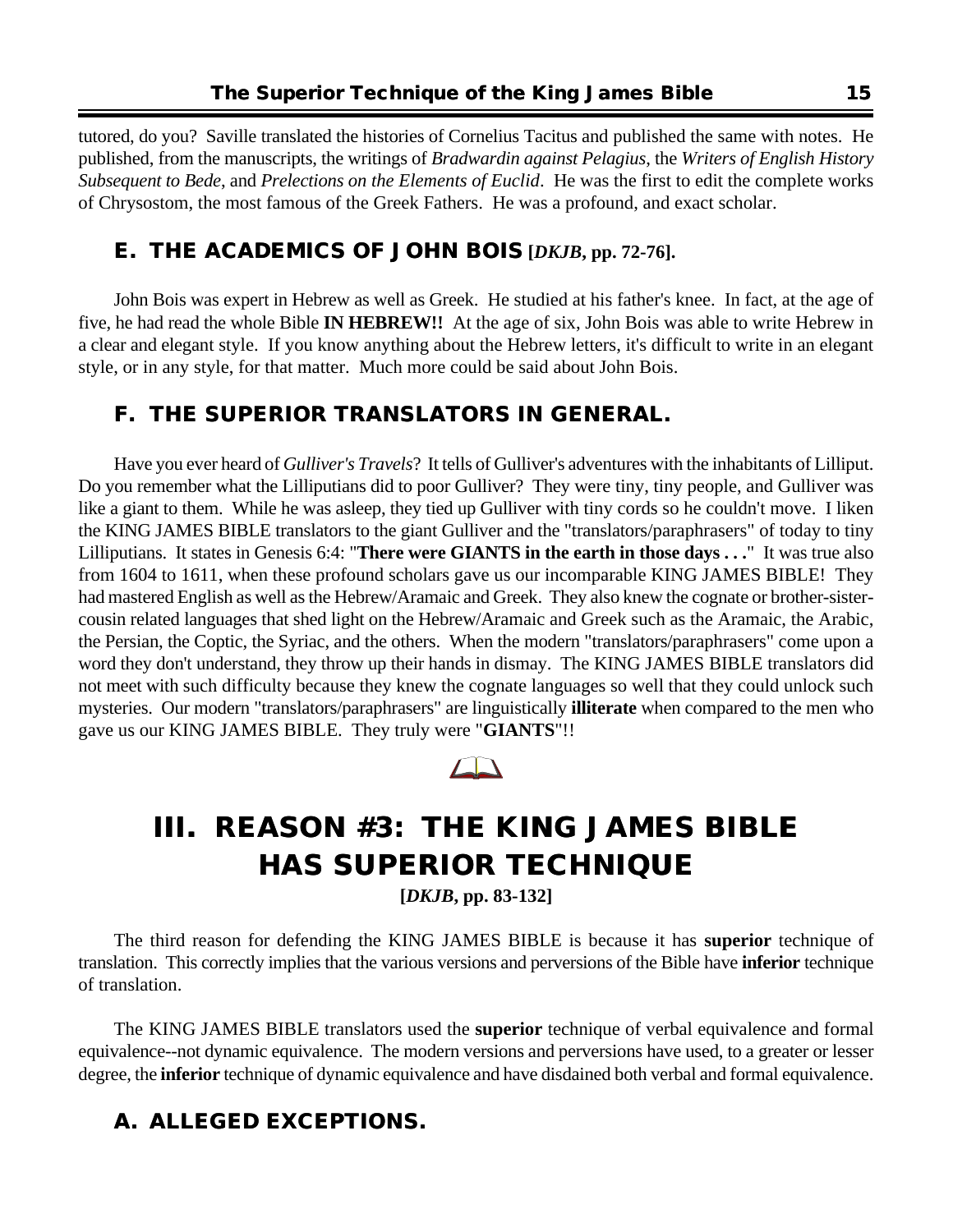**1. "God Forbid."** Some people allege that the KING JAMES BIBLE translators used dynamic equivalence in their expression "**God forbid**." Even if it were the case (and I do not accept that it is), it is found only fourteen times in the New Testament: Romans 3:4; Romans 3:6; Romans 3:31; Romans 6:2; Romans 6:15; Romans 7:7; Romans 7:13; Romans 9:14; Romans 11:1; Romans 11:11; 1 Corinthians 6:15; Galatians 2:17; Galatians 3:21 and Galatians 6:14. It is a rendering of **"mE genoito"** which is "may it not be" or "let it not be." "**God forbid**" is perfect 1611-parlance for this phrase. It was quite literal in 1611. If you don't believe it, consult the *OXFORD ENGLISH DICTIONARY* which gives you the meaning of "**God forbid**" in 1611. It is found only seven times in the Old Testament: Genesis 44:7; Genesis 44:17; Joshua 22:29; Joshua 24:16; 1 Samuel 12:23; 1 Chronicles 11:19 and Job 27:5. It is a rendering of **"chalal"** which is "may it be something profane" or "may it be far from me." Again, "**God forbid**" is a perfect 1611-parlance for the Hebrew words used.

**2. "God Save the King."** Another favorite allegation of dynamic equivalency in the KING JAMES BIBLE is the expression "**God save the king**." Even if it were the case (and I do not accept that it is), it is only found four times in the Old Testament: 1 Samuel 10:24; 2 Samuel 16:16; 2 Kings 11:12; and 2 Chronicles 23:11. It means "may the king live long" or "may the king be preserved or safe." Well, if the king lives long, he is "saved" is he not? So why not let the 1611-parlance of "**God save the king**" alone? But such examples are very, very few in the KING JAMES BIBLE, whereas they abound in the modern versions and perversions because in those, the dynamic equivalent technique is the rule rather than the exception.

#### **B. THE KING JAMES BIBLE'S VERBAL AND FORMAL EQUIVA-LENCE.**

The KING JAMES BIBLE basically uses the technique of verbal equivalence and formal equivalence. Verbal equivalence means that the very words, wherever possible, are brought over from Hebrew into English and from Greek into English. The KING JAMES BIBLE also uses the technique of formal equivalence, that is, the translators brought over, wherever possible, the very forms of the Hebrew and Greek words into English. They didn't transform the grammar. They didn't take a noun and make a verb out of it. They brought a verb into a verb and a noun into a noun wherever possible. They were skilled craftsmen who had a proper concept of what "translation" really is. It comes from *translatus* which in turn comes from two Latin words, *trans* ("across") and *latus* which is the past participle of *fero* ("to carry"). It means to "carry across" from one place to another, or from one language to another. It does not seek to CHANGE, or to ADD, or to SUBTRACT! Let me illustrate "**translation**." If I have my wife's pocketbook and I want to translate it from one side of the church to the other, I would simply pick it up, take it across the aisle, and put it on the other side of the church. I wouldn't leave any of it behind, even though there may be some things in it I wouldn't want to take over. I wouldn't add anything to it, and I wouldn't drop any of it in the center aisle. Now that's translation, *translatus*. That's what the KING JAMES BIBLE translators did. They just simply took the Hebrew words and put them into English. They picked up the Greek words and put them into English. That's translation. That's the **superior** technique.

#### **C. THE MODERN VERSIONS' USE OF DYNAMIC EQUIVALENCE.**

I have a computer print-out research of three of these modern versions--the *New King James*, the *New*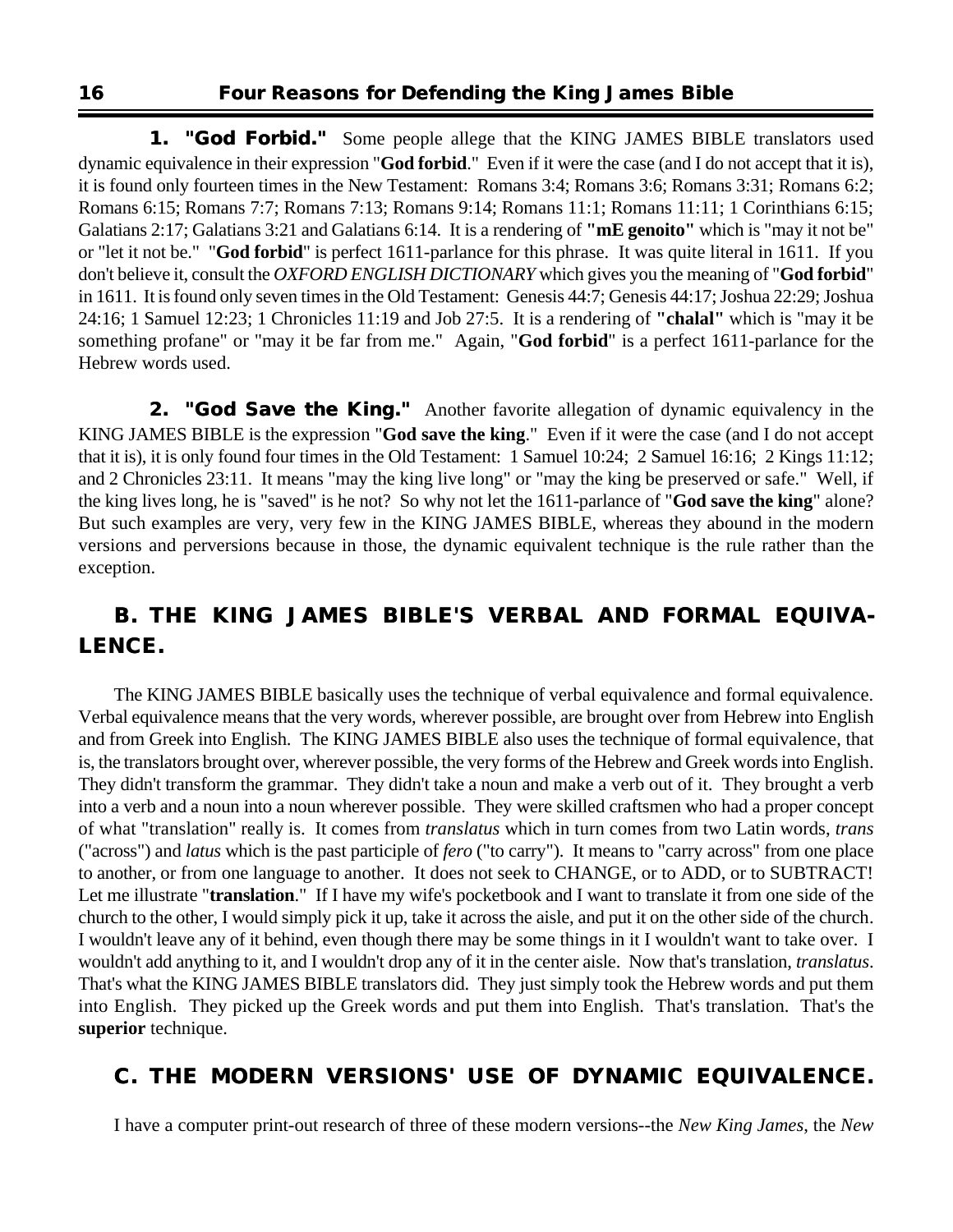*American Standard*, and the *New International*. When compared to the Hebrew and Greek texts, I found that the *New King James Version* had **over 2,000** examples of dynamic equivalency, that is, adding to, subtracting from, or changing the Words of God. In a similar study of the *New American Standard Version*, I found **over 4,000** such examples. In a similar study of the *New International Version* I found **over 6,653** such examples.

What is meant by **dynamic equivalency**? "Dynamic" means "moving or changing." "Equivalence" means "the same or unchanging." You can't have it both ways! It is either changing or unchanging. Those who use this false technique in the various "translations/paraphrases" think it's a great technique. The bottom line for such a technique is that it gives a human being the right to ADD to God's Words (which is sin), to SUBTRACT from God's Words (which is sin), or to CHANGE God's Words (which is sin). God pronounces the strongest possible CURSE on anyone who dares to do any of those three things to God's Words!! Those who use this false technique are really paraphrasing rather than translating. Paraphrase comes from two Greek words, *para* ("along side or beside") and *phrasis* ("a word or phrase"). It means to use a word or phrase that is along side of the real meaning. It is to state something in other words. We should seek, as the KING JAMES BIBLE translators sought, to put into English the exact and accurate meaning of the Hebrew and Greek Words of God rather than to give something that is "beside" or "along side of" the word or phrase.



## **IV. REASON #4: THE KING JAMES BIBLE HAS SUPERIOR THEOLOGY**

**[***DKJB***, pp. 133-187]**

The fourth reason for defending the KING JAMES BIBLE is because it has **superior** theology. This correctly implies that the various versions and perversions of the Bible have **inferior** theology.

**A. SOME DENIALS THAT THEOLOGY IS AFFECTED BY GREEK OR ENGLISH VERSIONS.** It is said by those who use the new versions and perversions of the Bible that there is no difference in any of them when it comes to theology. It is also said that there is no difference in any of the Greek texts in the matter of theology. This is even said by those who are looked up to as Bible believing leaders. In my book, pages 133 to 137, there are eight or nine quotations from such leaders to this effect. The statements are called "false statements" because they are not true. There are quotes from Dr. Arthur T. Pierson, Dr. Louis T. Talbot, Dr. John R. Rice, Dr. Robert L. Sumner, Dr. Robert L. Thomas, Mr. H. S. Miller, Dr. Stanley Gundry and Dr. Ernest Pickering.

There are two phases of their theological denial:

**(1)** These men believe that the **Greek textual variants** between the two basic Greek texts do not affect theology or doctrine. They believe that the false Westcott and Hort Greek text (when compared to the Greek text of the KING JAMES BIBLE) contains nothing that is theologically deficient or doctrinally incorrect. **This is false**.

**(2)** These men also believe that the **modern English versions** do not contain changes from the KING JAMES BIBLE that affect theology or doctrine. They believe that you can take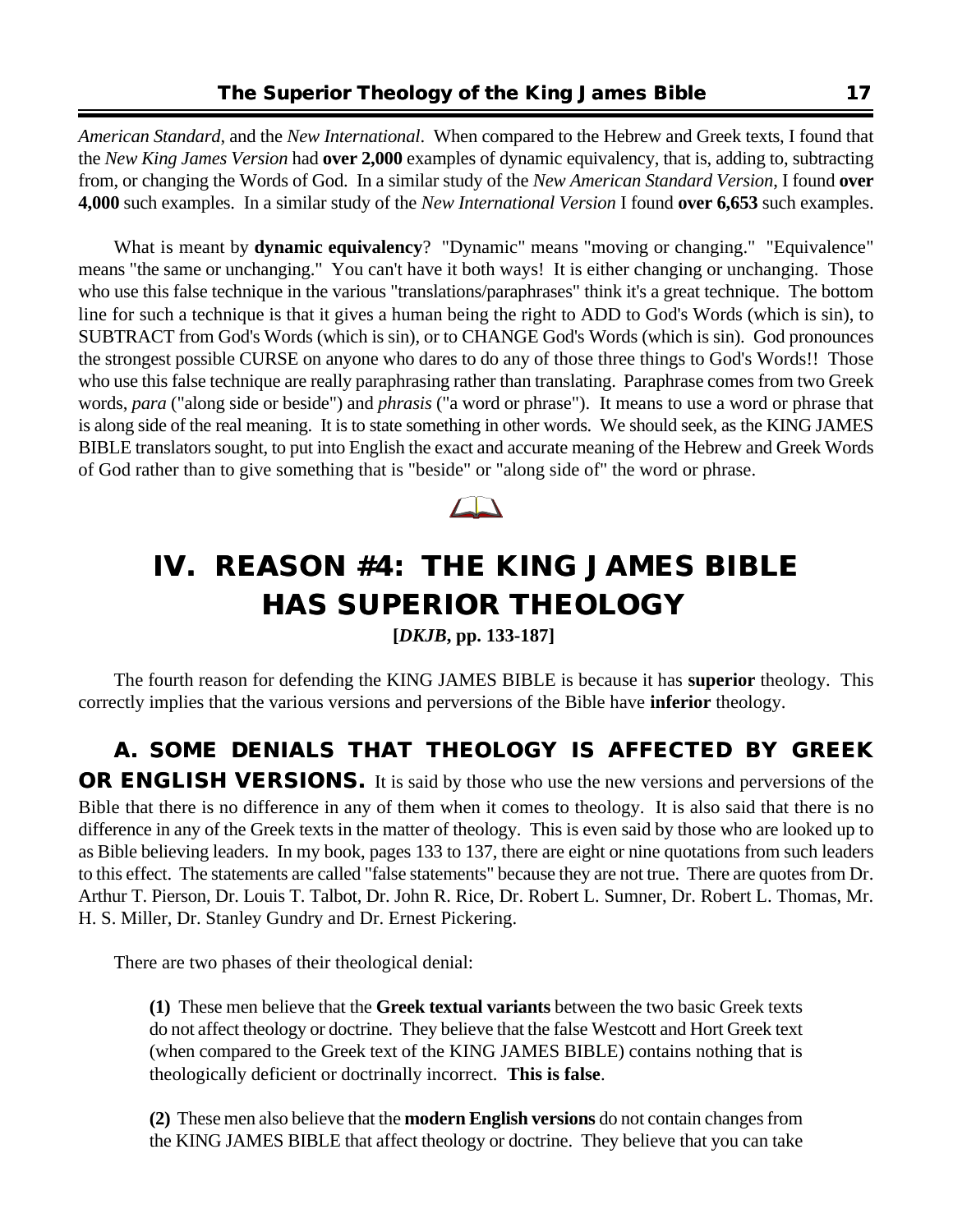any modern English version you wish and when you compare it to the KING JAMES BIBLE, that version does not have anything in it that is theologically deficient or doctrinally incorrect. **This is also false**.

Dr. John R. Rice stated:

"**The differences in the translations are so minor, so insignificant, that we can be sure not a single doctrine, not a single statement of fact, not a single command or exhoratation, has been missed in our translations.**" (meaning the *English Revised Version* of 1881 or the *American Standard Version* of 1901) [*DKJB*, pp. 134-35]

This statement is clearly false. It is not true to the evidence. Dr. Sumner wrote: **"The rare parts about which there is still uncertainty do not effect [***sic***] in any way any doctrine."** [*DKJB*, p. 135] This is false! Doctrine IS affected. Dr. Robert L. Thomas, John MacArthur's professor in his California Seminary, wrote: **"No major doctrine of scripture is affected by a variant reading."** False, again. Dr. H.S. Miller wrote: **"No doctrine is affected."** False again. Dr. Stanley Gundry stated: **"Only a few outstanding problems remain, and these do not affect doctrine or divine command to us."** False again. Dr. Ernest Pickering wrote: **"Important differences of textual readings are relatively few and almost none would affect any major Christian doctrine."** False again!

**B. SOME EXAMPLES OF THEOLOGY THAT IS AFFECTED BY GREEK AND ENGLISH VERSIONS.** I have given **158 examples** of the theological superiority of the KING JAMES BIBLE in my book. I selected these from Dr. Jack Moorman's compilation of a total of **356 doctrinal passages** that have been changed in the Egyptian heretical Greek texts of "B" (Vatican), "Aleph" (Sinai), and others. I'll give you some examples of doctrines that are affected by these false Greek texts and new versions.

#### **1. John 3:15.**

*(John 3:15) "That whosoever believeth in him should not perish, but have eternal life."*

Do you know what the "B" (Vatican) and "Aleph" (Sinai) manuscripts do to the three words, "**should not perish**"? They REMOVE them. So, in the two false Greek texts, there's no hell in John 3:15. What versions follow these corrupted Greek texts? The *New International Version* follows them, the *New American Standard Version* follows them, and the *New King James Version* in the footnotes, follows them. So do the other modern versions and perversions. For them, there is no hell in John 3:15. Is this not a major doctrine?

**2. Mark 9:44 and 9:46.** Another example is Mark 9:44 and 46. Both verses are gone:

*(Mark 9:44) "Where their worm dieth not, and the fire is not quenched". (Mark 9:46) "Where their worm dieth not, and the fire is not quenched."*

Because "B" (Vatican) and "Aleph" (Sinai) remove both verses, so does the *New King James Version* in the footnotes; so does the *New American Standard Version* (by putting them in brackets); and so does the *New*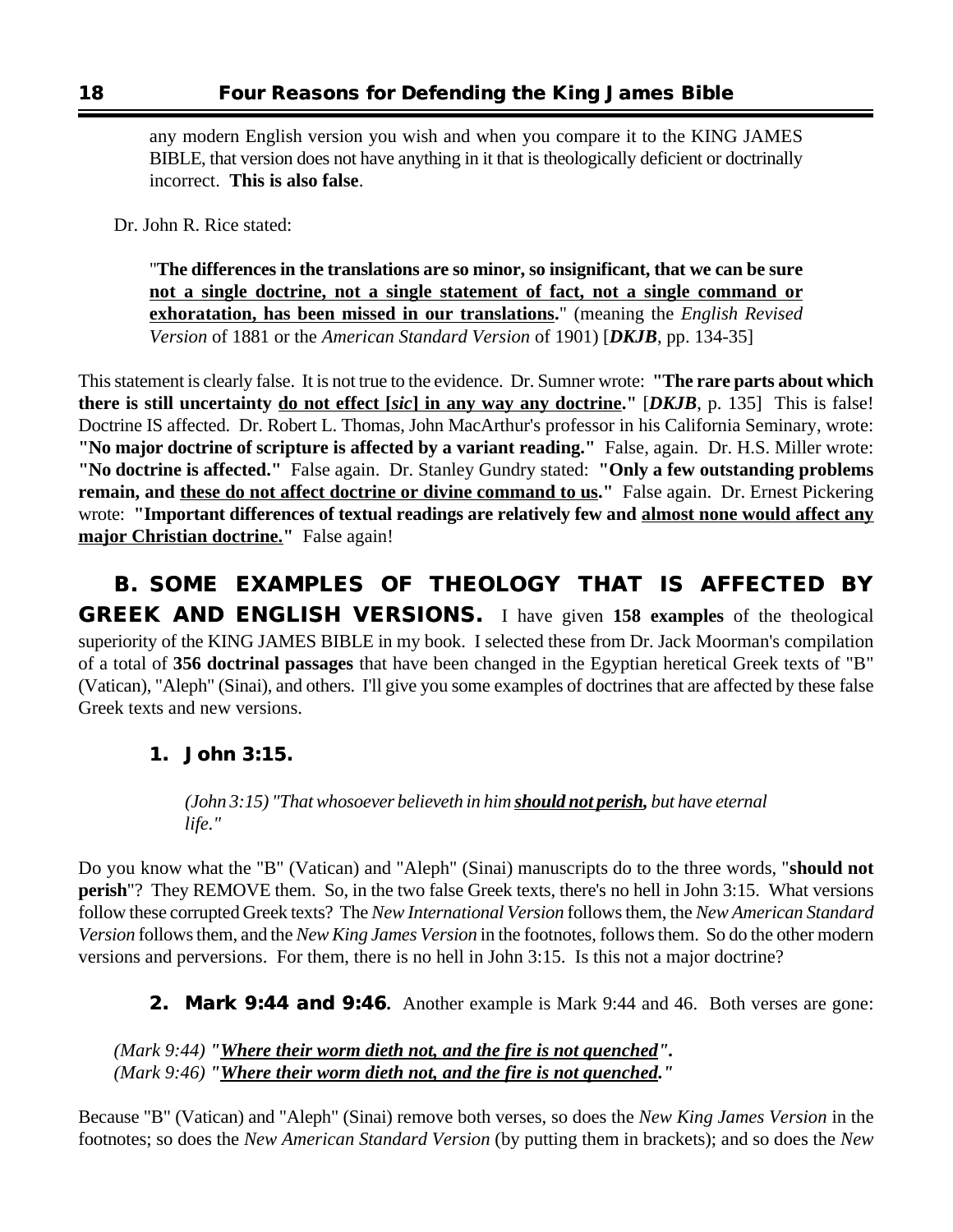*International Version*. So do the other modern versions and perversions. In so doing, they take away the fires of hell. Is this not a major doctrine?

Perhaps this is where Michael Van Horn got his false ideas about hell. According to their 1992-93 Catalog, he was an Assistant Professor in the Division of Bible, Religion, and Ministries at the Grand Rapids Baptist College and Seminary (GARBC approved). He was not fired, but was permitted to "resign" despite his rank heresy on heaven and hell as well as on other doctrines! Before a room full of twenty-two Michigan Pastors, Professor Van Horn denied that there was a literal heaven or a literal hell. He especially denied that there was any "literal fire" in hell!

Maybe that's where the Council of Eighteen of the GENERAL ASSOCIATION OF REGULAR BAPTIST CHURCHES (GARBC) and its resolution- makers got their ideas. They refused to state in their resolution on hell that there was "literal fire" there. Dr. Clay Nuttall was present as a witness. In his written report, he mentioned that when a man suggested "literal fire" be inserted in the GARBC resolution on hell, a Council of Eighteen member said they couldn't do that because many of the Pastors and people of the GARBC fellowship do not believe there is "literal fire" in hell. Now, if that isn't the first step in the direction of absolute and total apostasy in the GARBC, I don't know what is! In the original draft, they didn't even include a "literal hell," much less "literal fire" there! One visitor in the meeting raised his hand and told them they should specify a "literal hell." They agreed to this much. The GENERAL ASSOCIATION OF REGULAR BAPTIST CHURCHES' Resolution #2 on "ETERNAL HELL," passed at their 62nd Annual Conference in June, 1993, at Des Moines, Iowa, used the words, "a literal, eternal hell," but no "literal fire"!

When you take the "literal fire" out of hell, as Billy Graham and many of the other new evangelicals have done, and as all of the apostates have done, and as Mary Baker Eddy and all false cults have done, you are in serious trouble and in grievous doctrinal error! For centuries, many have removed the fire out of hell even though the KING JAMES BIBLE keeps it in. Now these false Egyptian Greek texts and the false English perversions will assist them in their heresy of a "fireless hell"!

**3. John 6:47.** Let me see if you can accurately lead a soul to Christ using exclusively John 6:47 as rendered in the new versions. Note John 6:47 in the KING JAMES BIBLE, where the Lord Jesus declared:

#### *(John 6:47) "Verily, verily, I say unto you, He that believeth on me hath everlasting life."*

That verse is as clear as a bell, on how to receive "**everlasting life**." But, the Westcott and Hort Greek text, following the "B" (Vatican) and "Aleph" (Sinai) manuscripts, takes out those two vital and precious words, **"on me."** Because of their reliance on these false Egyptian Greek texts, the *New International Version* also removes **"on me."** So does the *New American Standard Version*. So does the *New King James Version* in the footnotes. So do the other modern versions and perversions. If you're trying to lead a soul to Christ with those new versions and perversions, using John 6:47 exclusively, you'll never lead them to Christ, because **"on me"** (Christ) is gone from that verse in their perversions! All they say is something like this: *"Whoever believes has everlasting life."* Believes what? Their verse doesn't say. Their verse merely says *"believes."* According to these perversions of John 6:47, if I were to believe in atheism, Christ promises me everlasting life. The same if I believe in humanism, or in the Easter Bunny, or the Tooth Fairy, or in Santa Claus, or in Rudloph the Red-Nose Reindeer, or in Bugs Bunny, or in Buddhism, Taoism, Judaism, Modernism, or in anything else! That's major false doctrine in my judgement, and it stems directly from false Greek texts and false English perversions!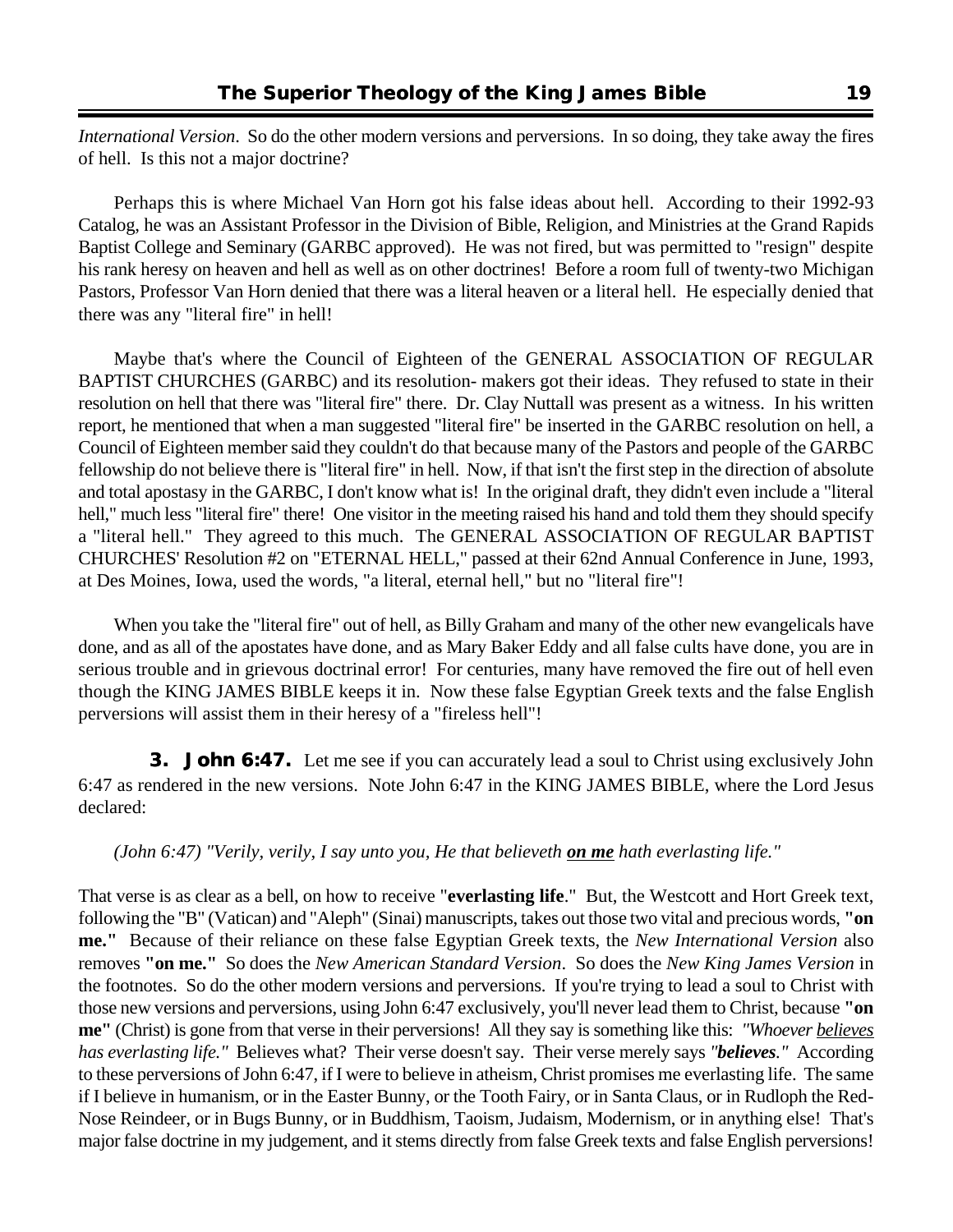**4. Romans 1:16.** Consider Romans 1:16. Here's what it says in the accurate KING JAMES BIBLE:

*(Romans 1:16) "For I am not ashamed of the gospel of Christ: for it is the power of God unto salvation to every one that believeth; to the Jew first, and also to the Greek."*

The heretical Greek texts of "B" (Vatican) and "Aleph" (Sinai) remove the two words, **"of Christ"** in this verse. Because of this, the *New International Version* also removes these words. So does the *New American Standard Version*. So does the *New King James Version* in the footnotes. So do the other modern versions and perversions. This certainly is doctrine. "**Gospel**" means "good news" or a "good announcement." What "**gospel**" could be inserted there instead of the **"gospel of Christ"**? Was it the good news about a pay raise? Was it the good news about a new car, a new hat, or a new house? No! It's the gospel or good news **about Christ**. That's doctrine! That's theology!

**5. John 7:8.** Was the Lord Jesus Christ a liar? If you believe the false Greek text, "Aleph" (Sinai), and some of the versions, He was. Note John 7:8:

*(John 7:8) "Go ye up unto this feast: I go not up yet unto this feast; for my time is not yet full come."*

According to the Greek text "Aleph" (Sinai), the word **"yet"** must be removed. The *New American Standard Version* omits it also. So does the *New King James Version* in the footnotes. So do some other modern versions and perversions. Why do I say this removal of **"yet"** makes the Lord Jesus Christ out to be a liar? Because He went up to the feast in question. If He told his brethren that He was NOT going up to the feast, and then later went up to that feast, He would have told a lie, would He not? This certainly is a major theological doctrine. As in all of the other **356 doctrinal passages**, the KING JAMES BIBLE has **superior** theology here. The perversions are **inferior** in their theology and doctrine! Stay away from them!



### **CONCLUDING REMARKS**

I believe that in the KING JAMES BIBLE, we have the Word of God kept intact in English. I believe we should defend the KING JAMES BIBLE for four reasons: (1) It has **superior** original language texts (Hebrew and Greek); (2) It has **superior** translators; (3) It has **superior** technique; and (4) It has **superior** theology.6

**We ought not to be ashamed of the Book of books that has stood the test of time and will continue standing**. Let's stand for it and with it. I hope the reader will secure for himself a copy of our book, *DEFENDING THE KING JAMES BIBLE--A Four-fold Superiority--Texts, Translators, Technique, and Theology*. It has elaborated on each of the above considerations. The KING JAMES BIBLE, which is being hammered and beaten on every hand today (by so-called "friend" and foe alike), can be very much likened to